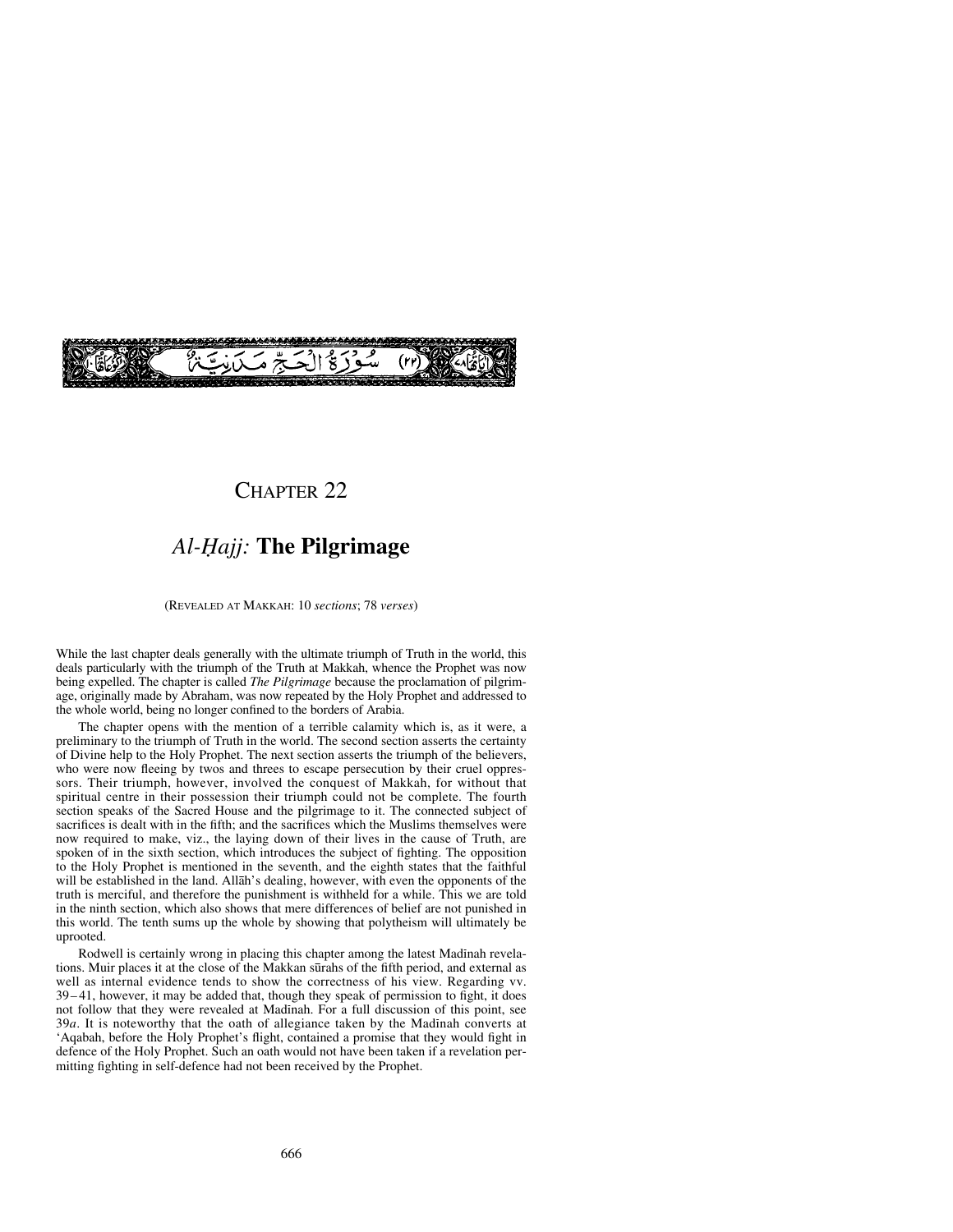### SECTION 1: **The Judgment**

In the name of Allåh, the Beneficent, the Merciful.

**1** O people, keep your duty to your Lord; surely the shock*<sup>a</sup>* of the Hour is a grievous thing.*<sup>b</sup>*

**2** The day you see it, every woman giving suck will forget her suckling and every pregnant one will lay down her burden, and thou wilt see men as drunken, yet they will not be drunken, but the chastisement of Allåh will be severe.

**3** And among men is he who disputes about Allåh without knowledge, and follows every rebellious devil*a*—

**4** For him it is written that whoever takes him for a friend, he will lead him astray and conduct him to the chastisement of the burning Fire.

**5** O people, if you are in doubt about the Resurrection,*<sup>a</sup>* then surely

بِسْعِ اللَّهِ الزَّحْسٰنِ الزَّحِيْمِِنِ تآيُّهَا النَّاسُ اتَّقَوْا سَ تَكُّرُّ إِنَّ رَلْزَلَةَ السَّاعَةِ شَيْءٌ عَظِيْمٌ (0 بردية وبيئا تناهيلُ گلُّ مُدْخِهِعَةِ ۖ عَمَّآ اَرْضَعَتۡ وَتَصَعُمُ كُلُّ ذَاتِ حَمْلِ ځېلچا د ترې الناس مېڭىزى د ما هُمْ بِسُكْرُى وَلَٰكِنَّ عَـٰذَابَ اللهِ <del>ش</del>ىپ يەڭ ۞ وَصِنَ النَّاسِ صَنْ يُحْكِيلُ فِىاللهِ بِغَيْرِ عِلْمِ رَّ يَتَّبِعُ كُلِّ شَيْطِنٍ مَّـرِيْدِنِّ كُتِبَ عَلَيْهِ آتَّهُ مَنْ تَوَلَّاهُ فَأَتَّهُ يُضِلُّهُ وَيَضْى يُوَالِيُ عَذَابِ السَّعِيْرِ } نَأَتُهَاَ النَّاسُ إِنْ كُنْتُمْ ۚ فِي زِيْبِ مِّنَ

3*a.* The devil here is, as very frequently in the Holy Qur'ån, the devil in human form.

5*a.* The word *ba'th* (raising) is used in three senses in the Holy Qur'ån, viz., (1) the raising of the dead to life according to their good or evil deeds on the Judgment day; (2) the raising of the spiritually dead to life by the prophets; and (3) the raising up of prophets by Allåh for the guidance of mankind. The word as used here may include all three cases, whether it is the denial of the Resurrection or the denial of Allåh's raising the Prophet, or the denial of the Prophet's raising them to spiritual life. The argument contained in this and the following verses is equally applicable to all, but it most prominently refers to the spiritual resurrection of the dead.

<sup>1</sup>*a. Zalzala* means originally *he put* him *into a state of commotion or agitation* (LL). It is noteworthy that the word is specially used in connection with wars implying a casting of terror into the heart. Thus in 33:11 and also in a prayer of the Prophet the word is used in connection with the terror or affliction of war. And *zalåzil*, which is plural of *zalzalah*, means *difficulties, trials, afflictions* (LL).

<sup>1</sup>*b.* In the Holy Qur'ån, *al-så'ah* or the *Hour* does not necessarily imply the day of Judgment. It often implies the time of judgment in this life, the time when the threatened doom overtakes a people, and this seems to be the significance here. Some consider that a severe shaking of the earth is meant as a sign of the approach of the great judgment, but even in that case it might imply any terrible calamity, such as a great war.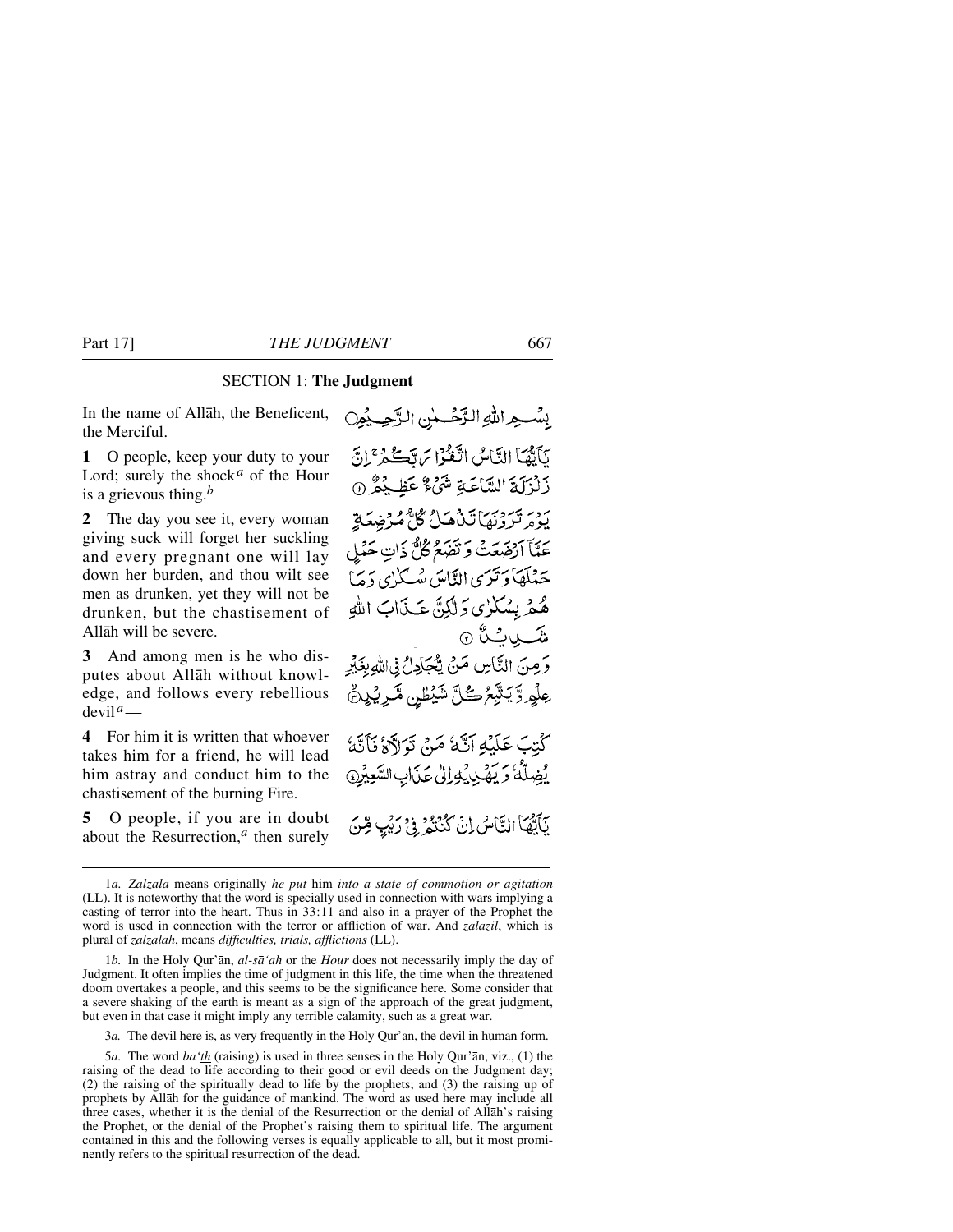We created you from dust,<sup>b</sup> then from a small life-germ, then from a clot, then from a lump of flesh, complete in make and incomplete, that We may make clear to you.*<sup>c</sup>* And We cause what We please to remain in the wombs till an appointed time, then We bring you forth as babies, then that you may attain your maturity. And of you is he who is caused to die, and of you is he who is brought back to the worst part of life,*<sup>d</sup>* so that after knowledge he knows nothing. And thou seest the earth barren, but when We send down thereon water. it stirs and swells and brings forth a beautiful (growth) of every kind.*<sup>e</sup>*

**6** That is because Allåh, He is the Truth, and He gives life to the dead, and He is Possessor of power over all things,

**7** And the Hour is coming, there is no doubt about it; and Allåh will raise up those who are in the graves.*<sup>a</sup>*

**8** And among men is he who disputes about Allåh without knowlالْبَعَٰثِ فَبَاتَا خَلَقْنُكُمْ مِّرْحٍ تُرَابٍ ثُمَّ مِنْ نُطْفَةٍ شُرَّ مِنْ عَلَقَةِ شُرَّمِنْ ةَ مِّنَى تَمْخَلَّقَةٍ رَّحَـٰ لِمِّ مُخَلَّقَةٍ لِّنْبَيِّينَ لَكُوْلُو كُقِيرٌ فِي الْأَدْخَامِ صَا نِيَنَاءُ إِلَى آجَلِ مُسَتَّقِّ نُمَّ نُخْرِجُكُمُ طِفْلًا نُمُّ لِتَنْكُوُّآ أَشُلَّكُمْ ۚ وَ مِنْكُمُّ قْنَ يَّتَوَفَّىٰ رَمِنْكُمْ مَّنْ يُرَدُّ إِلَّىٰ أَرْذَلِ الْعُمُّرِ لِكَيْلَا يَعْلَمَ مِنْ بَعُرِ عِلْهِ شَيْئًا ۚ وَ تَبْرَى الْأَنْرَضَ هَامِدَةً فَإِذَآ أَنْزَلْنَا عَلَيْهَا الْمَاءَ اهْتُزَتَ دَرَيْهِ بِهِ بِمَدْيَنَهِ مِنْ ڪُلِّ سَوْچِ بَهِيُجِ ۞

ذٰلِكَ بِأَنَّ اللَّهَ هُوَ الْحَقُّ وَ اَنَّهُ يُجْي الْمَبْوَنِي وَ أَنَّهَ عَلَى كُلِّ شَيْءٍ قَدِيدَةٌ ۞

وَّ أَنَّ السَّاعَةَ إِنْكَةٌ لَّا رَبَّ فِنْهَا ٌ دَ أَنَّ اللَّهَ يَبْعَثُ مَنْ فِي الْفَبُّهُ مِنْ  $\oslash$ وَ مِنَ النَّاسِ مَنْ يُجَادِلُ فِي اللهِ بِغَيْرِ

5*d.* By *the worst part of life* is meant *dotage* and *decrepitude* (Rz).

5*e.* The stirring and swelling of the earth means its stirring and swelling with the growth of herbage. Compare 41:39, and see 41:39*a*. The illustration draws attention to the fact that revelation quickens dead hearts as rain quickens dead earth. The next verse makes it plain: *He gives life to the dead and He is Possessor of power over all things*.

7*a.* To understand what is meant by *those who are in the graves* compare 35:22: "Surely Allåh makes whom He pleases hear, and thou canst not make those hear who are in the graves". The significance is that even the incorrigible will be raised to a spiritual life.

<sup>5</sup>*b.* These words explain the meaning of Adam's or man's creation from dust, which is frequently referred to in the Holy Qur'ån, for all people are here spoken of as being created from dust. Man's creation from dust implies the ultimate springing of all life from earth.

<sup>5</sup>*c.* The various stages through which every human child passes are spoken of here, the object being to show how humble is his origin. Or, the reference may be to the various stages through which man has passed in his evolution to the present stage of perfection. Attention is thus drawn to the fact that, just as the physical evolution of man is gradual, so is his spiritual growth and development.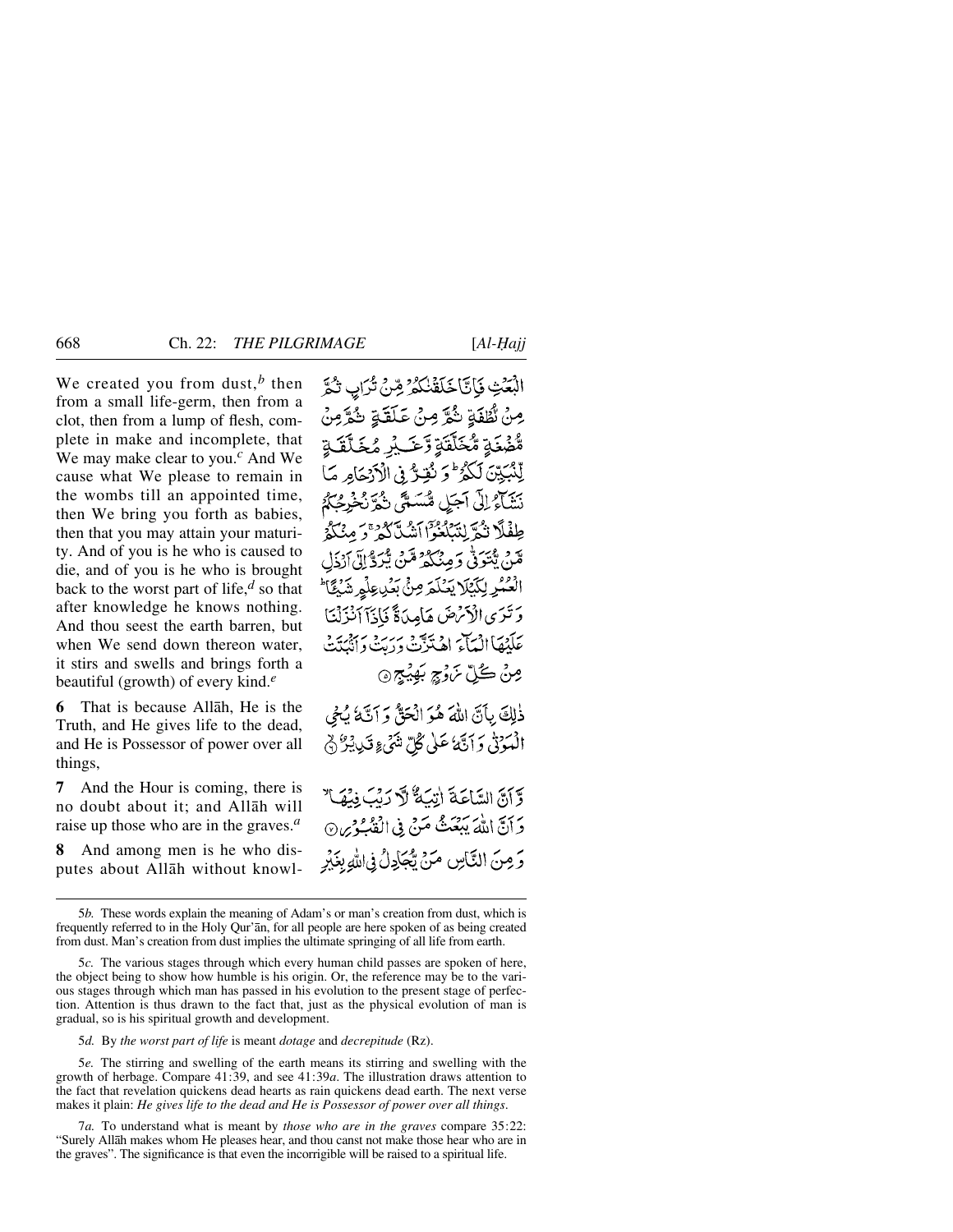edge, and without guidance, and without an illuminating Book.

**9** Turning away haughtily*<sup>a</sup>* to lead men astray from the way of Allåh. For him is disgrace in this world, and on the day of Resurrection We shall make him taste the punishment of burning.

**10** This is for that which thy two hands have sent before, and Allåh is not in the least unjust to the servants.

عِلْمٍ وَّ لَا هُنَّ يَ وَّلَاكِتْنِي مُّنِيْرِنَّ ثَانِيَ عِطْفِهِ لِبُضِلَّ عَنْ سَبِيْلِ اللَّهِ لَهُ فِي اللَّانِّيَا خِزْئٌ وَّنْذِيْقُهُ يَوْمَ الْقِيْمَةِ عَذَابَ الْحَرِيْقِ ۞

### SECTION 2: **Certainty of Divine Help**

**11** And among men is he who serves Allåh, (standing) on the verge,*<sup>a</sup>* so that if good befalls him he is satisfied therewith, but if a trial afflicts him he turns back headlong. He loses this world and the Hereafter. That is a manifest loss.

**12** He calls besides Allåh on that which harms him not, nor benefits him; that is straying far.

**13** He calls on him whose harm is nearer than his benefit. Certainly an evil guardian and an evil associate!

**14** Surely Allåh causes those who believe and do good deeds to enter Gardens wherein flow rivers. Allåh indeed does what He pleases.

وَ مِنَ التَّاسِ مَنْ تَعْبُكُ اللَّهَ عَلَىٰ حَرْفٍ عَيْانٌ آصَابَهُ خَبْرٌ لِطَيَأَتَ بِهِ ۚ وَ إِنۡ أَصَابَتۡهُمۡ فِنۡنَيۡهُ ۗ ۚ أَفۡقَلَبَ عَلَىٰ دَجْهِهٖ ثَمَّ خَسِدَ الدُّنْمَاْ دَ الْأَخِدَةُ ۖ ذٰلِكَ هُوَ الْخُسْرَانُ الْمُبِيْنُ ٢ يَدْعُوْا مِنْ دُوْنِ اللَّهِ مَالَا يَضُرُّهُ وَ مَالَا يَنْفَعُهُ ذَلِكَ هُوَ الصَّلَامُ الْبَعْبُلُ ١ يَدْءُدْالَمَنْ ضَرّْةً أَقْرَبُ مِنْ تَفْعِهِ لْبِئْسَ الْمُؤْلِّي وَلَيِئْسَ الْعَشِيْرُ إِنَّ اللَّهَ كَنْ خِلُّ الَّذِينَ أَمَنُوْا دَعَيلُوا الصّْلحْتِ جَنّْتٍ تَجْرِيُ مِنْ تَجْتِهَا الْكَنْهْدُ إِنَّ اللَّهَ يَفْعَلُ مَا يُرِيْلُ @

9*a. Thāniya 'itfi-hī* signifies literally *folding up, twisting*, or *turning his side*, 'itf meaning *the side of a man from the head to the hip*, but the expression is used metaphorically to signify *behaving proudly* (LL) or *turning away* (R).

<sup>11</sup>*a.* 'Alā harf (lit., *on the verge*) is variously explained, the ultimate significance being in all cases the same. LL quotes many of these explanations. It either means *standing aloof with respect to religion in a fluctuating state, like him who is on the outskirts of the army, who, if sure of victory and spoil, stands firm but otherwise flees*; or, the meaning is, *who serves Allåh in doubt or suspense, being unsteady like him who stands on the edge of a mountain*, or *who serves Allåh in one mode of circumstances, i.e., when in ample circumstances*. All these explanations indicate the attitude of a man who wavers, being ready to quit the faith on any pretence.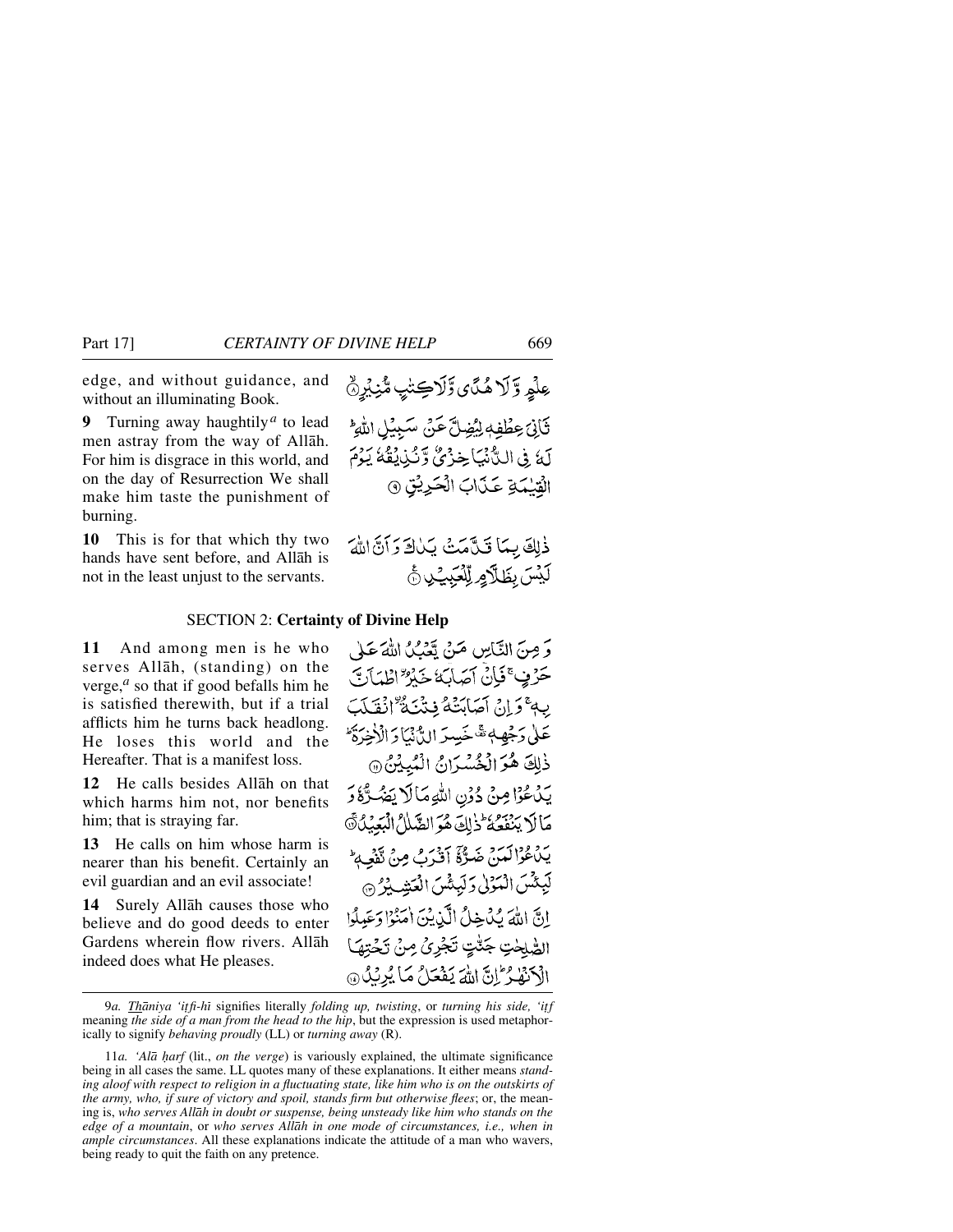**15** Whoever thinks that Allåh will not assist him in this life and the Hereafter, let him raise (himself) by some means to the heaven, then let him cut (it) off, then let him see if his plan will take away that at which he is enraged.*<sup>a</sup>*

**16** And thus have We revealed it, clear arguments, and Allåh guides whom He will.

**17** Those who believe and those who are Jews and the Sabians and the Christians and the Magians and the polytheists — surely Allåh will decide between them on the day of Resurrection. Surely Allåh is Witness over all things.*<sup>a</sup>*

**18** Seest thou not that to Allåh makes submission whoever is in the heavens and whoever is in the earth, and the sun and the moon and the stars, and the mountains and the trees, and the animals and many of the people? And many there are to whom chastisement is due. And he **Prostration** مَنْ كَانَ يَظُنُّ أَنْ لَيْنَ يَنْصُرُهُ اللَّهُ فِي الدَّْثِيَّا وَ الْأَخِيَرَةِ فَلْيَمَدُّدُ بِسَبَبِ إِلَى السَّمَاءِ تَكُّوَّ لِيَقْطَعُ فَلْيَنْظُرُ هَـلُّ *ڻ ه*ن ڪَٽُنُ مَايَغِيْظُ @

وَكَنْ لِكَ آَنْزَلْنَهُ إِيْتٍ بَيِّنْتٍ ۚ وَآَنَّ اللَّهَ يَهْدِيْ مَنْ يُزْنِيْنُ ۞ إِنَّ الَّذِينَ امْنُوْا وَالَّذِينَ هَادُوْا وَ الصّْبِيِيْنَ وَ النَّصْرٰى وَ الْمَعْجُوسَ وَالَّذِيْنَ أَنْتُبِرَكُوْا تَرَانَّ اللَّهَ يَفْصِلُ بَيْنَهُمْ يَوْمَ إِنْقِيْهَةً انَّ اللَّهَ عَلَى كُبِّلِّ شَيْءٍ مِنْتَمِهِي<sup>ْب</sup>ُلُّ @ آلَهُ تَبَدَ أَنَّ اللَّهَ يَسْجُدُ لَهُ صَنْ فِي السَّمْٰوٰتِ وَ صَنْ فِي الْأَرْضِ وَالشَّمْسُ وَالْقَدَرُ وَالتَّجُوْمُ وَالْجِبَالُ وَالشَّجَرُ

وَالِدَّدَاتِ وَكَنِيْدُ صِّنَ النَّاسِ ۚ وَ كَتْبَيْرٌ حَقٌّ عَلَيْهِ الْعَيْدَابُ ۚ وَ مَيْنَ

15*a.* This passage is misconstrued on account of a misconception in connection with the personal pronoun *hu* in *yanşura-hu* ("assist him"), which refers really to the Holy Prophet. The second difficulty is in connection with the object of *yaqta'*, i.e., *cut* (*it*) *off*, which is understood as being really the Divine assistance, which the opponents are told must come to the Holy Prophet, however hard their struggle against that Divine assistance, and this is clearly indicated by the concluding words of the verse. The prophecies of the final triumph of the Truth and of the coming of Divine assistance to the Holy Prophet were repeatedly declared in the Holy Qur'ån, and the disbelievers were enraged at this. They are told that the Divine assistance must come, and that they should leave no stone unturned in their struggle against it, insomuch that, if they could, they should rise to heaven and cut off all heavenly or Divine assistance from the Prophet. Or, the meaning may be that they may carry their anger to the greatest possible extremity and be driven to the utmost desperation, yet they will be unable to stop the coming of Divine help. The meaning is in either case that Divine assistance, which is promised to the Prophet, will come to him most surely, however hard the struggle carried on against him, or however great the disappointment of the opponents.

17*a.* It is implied that differences in religious beliefs do not call for punishment in this life; these will be decided on the day of Judgment. Punishment in this life is brought upon those who work mischief and transgress all limits in doing evil.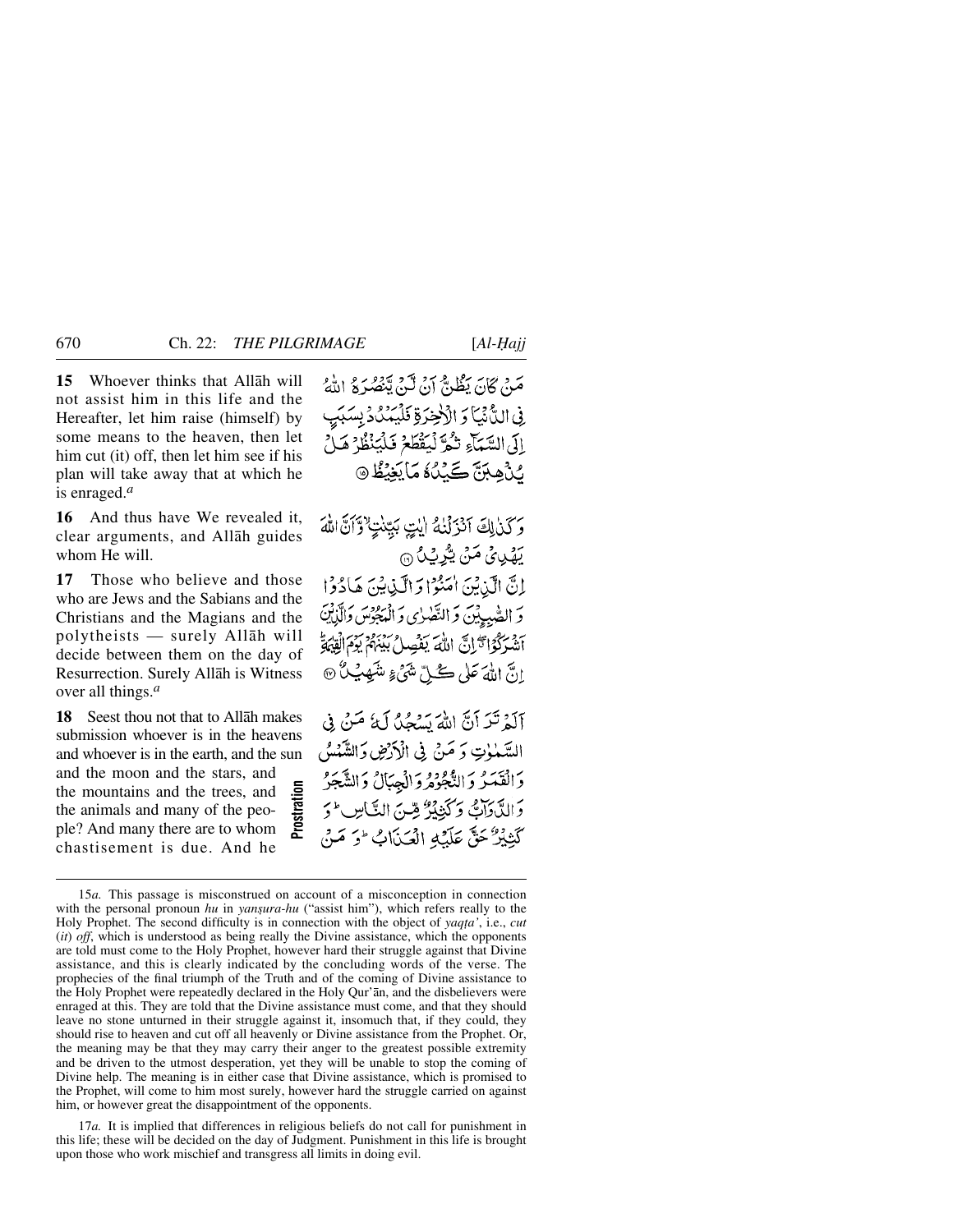whom Allåh abases, none can give him honour. Surely Allåh does what He pleases.*<sup>a</sup>*

**19** These are two adversaries*<sup>a</sup>* who dispute about their Lord. So those who disbelieve, for them are cut out garments of fire. Boiling water will be poured out over their heads.

**20** With it will be melted what is in their bellies and (their) skins as well.

**21** And for them are whips of iron.*<sup>a</sup>*

**22** Whenever they desire to go forth from it, from grief,*<sup>a</sup>* they are turned back into it, and (it is said): Taste the chastisement of burning.

إِنَّ اللَّهَ يُدْخِلُ الَّذِيْنَ اٰمَنُوْا وَ عَمِلُوا الصَّلِحٰتِ جَنَّتٍ تَجْرِيُ مِنْ تَحْتِهَا الْأَنْهَٰرُ يُحَلَّوْنَ فِيهِ كَا مِنْ آسَادِسَ مِنْ ذَهَبِ وَّ لَؤُلُؤْاً وَلِيَأْسُهُمْ

وَهُدُ وَإِلِلَى الطَّيِّبِ مِنَ الْفَوْلَ \* وَ

هُكُ وَٓالِلٰى صِدَاطِ الْحَيِّيْدِ ۞

فِيْهَا حَرِيْرُ

## SECTION 3: **Believers are Triumphant**

**23** Surely Allåh will make those who believe and do good deeds enter Gardens wherein flow rivers — they are adorned therein with bracelets of gold and (with) pearls. And their garments therein are of silk.*<sup>a</sup>*

**24** And they are guided to pure words, and they are guided to the path of the Praised One.

18*a.* The recital of this verse is followed by an actual prostration; see 7:206*a*.

19*a.* The two adversaries are the believers and the disbelievers. It should be noted that the enmity of the two parties, whose original difference is only a *dispute about their Lord*, is now assuming a graver aspect, and the fate of the two in the coming conflicts is clearly foretold — of the disbelievers in vv. 19 –22, and of the believers in vv. 23, 24.

21*a.* The *iron whips* indicate *holding in subjection*. *Qama'a-h∂*, the root from which *maqma'*, meaning *whip*, is derived, signifies *he held him in subjection and brought him to submission* (T).

22*a. Min ghamm-in* (*from grief* ) explains *min-hå* (*from it*), and thus explains the nature of the chastisement in this and the previous verse. It is a grief which will constantly burn their souls so as to melt them.

23*a*. The following incident, mentioned by Baihaqi, shows that the companions of the Prophet understood these prophecies in another sense too: "The bracelets of Kisrå, the Persian monarch, were brought to 'Umar, and he caused Suråqah, son of Målik, to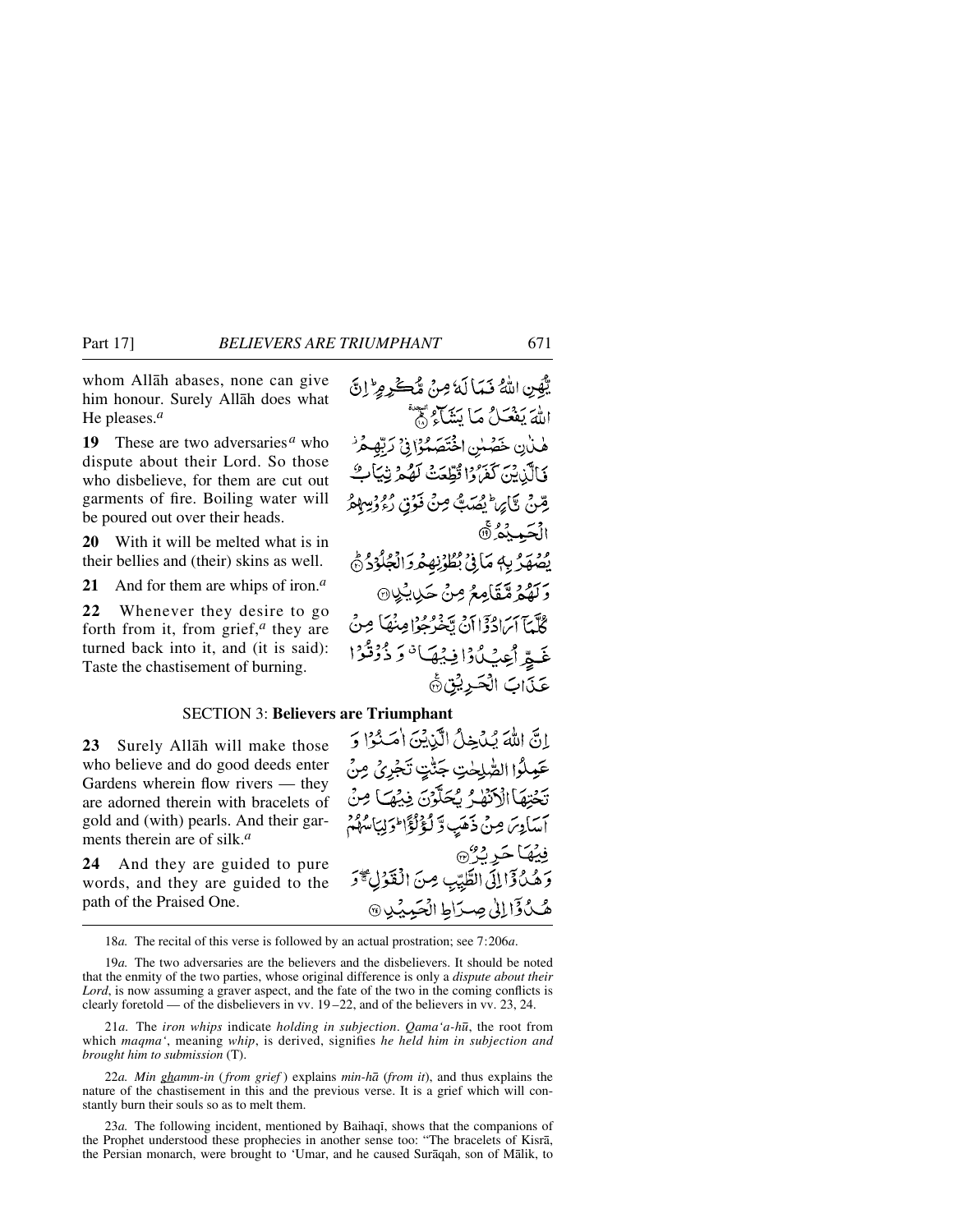**25** Those who disbelieve and hinder (men) from Allåh's way and from the Sacred Mosque, which We have made equally for all men, (for) the dweller therein and the visitor.*<sup>a</sup>* And whoever inclines therein to wrong, unjustly, We shall make him taste of painful chastisement.

إِنَّ الَّذِينَ كَفَرُوا وَبَصَلَّاوُنَ عَنْ مَبْدِيْلِ الله وَالْمَسْجِدِ الْحَرَامِ الَّذِي جَعَلْنِهُ للتَّامِينِ مَبْيَوْاتٍ ۗ الْعَاكِمَةُ فِيبُهِ وَالْمَبَادِ ۖ وَمَنْ يُزْرِدُ فِيْهِ بِإِلْحَادٍ بِظُلْهِرِ نَّذِيَّهُ مِنْ عَذَابِ اَلِيْمِرِ ﴾

#### SECTION 4: **Pilgrimage**

**26** And when We pointed to Abraham the place of the House, saying: Associate naught with Me, and purify My House for those who make circuits and stand to pray and bow and prostrate themselves.

**27** And proclaim to men the Pilgrimage:*<sup>a</sup>* they will come to thee on foot and on every lean camel, coming from every remote path:*<sup>b</sup>*

**28** That they may witness benefits (provided) for them, and mention the

آنٌ لَا تُنْتُرِكَ لِيُ شَيْئًا وَطَهِّرُ بَيْنِيَ لِلظَّالِغِيْنَ وَ الْقَالِيِيْنَ وَالرَّكَّةِ السُّجُرُدِ® وَأَذِّنَ فِى النَّاسِ بِالْحَجِّ يَأْتُوُكَ رِجَالًا وَّعَلٰى كُلِّ ضَامِرٍ يَّأْتِيْنَ مِنْ كُلِّ

وَإِذْبَوَّاْنَالِإِبْرٰهِيْمَ مَكَانَ الْبَيْتِ

لِّيَنْهُهَدُكُوا مَنَافِعَ لَهُمْ دِيَنْ گُرُدا اِسْمَ اللَّهِ فِيَّ آيَّامٍ مَّعْلُوُمٰتٍ عَلَىٰ مَا

نَجِّ عَبِيْقٍ ۞

25*a.* Or, *'åkif* may signify *the dweller in Makkah*, and *båd*, *the dweller in the desert*, or the two may respectively signify *one who dwells in it constantly* and *one who comes to it occasionally*. The disbelievers, being then in possession of the Sacred Mosque, prevented the Muslims from using it. They are told that this state of things will be brought to an end, for it must be open to all visitors, and that could only be brought about by the Muslims being made masters of it.

27*a.* The words are addressed to the Holy Prophet, and contain a mighty prophecy that Makkah will become the centre to which men will come for pilgrimage. It was announced just at the time when the Holy Prophet was being driven away from Makkah by his enemies, who were the sole masters of the place. Just when Makkah seemed to have lost every chance of becoming a Muslim centre, and when the Muslims themselves were in danger of being entirely destroyed, a mighty prophecy is announced in the most forcible words that Islåm will spread to all countries of the world, and Makkah will become the universal centre to which pilgrims from all nations will resort.

27*b.* The *lean camel* is particularly mentioned here to indicate the great distances from which the pilgrims would come. The addition of the words *from every remote path* shows that people will come from the remotest parts of the earth.

wear them, on which he praised the Almighty". The reason for 'Umar causing the bracelets to be worn by Suråqah is also given by the same authority in another report, according to which the Holy Prophet had said to Suråqah: "How wilt thou feel when thou wearest the bracelets of Kisrā?" (*Khașā'iș al-Kubrā*, vol. ii, p. 113).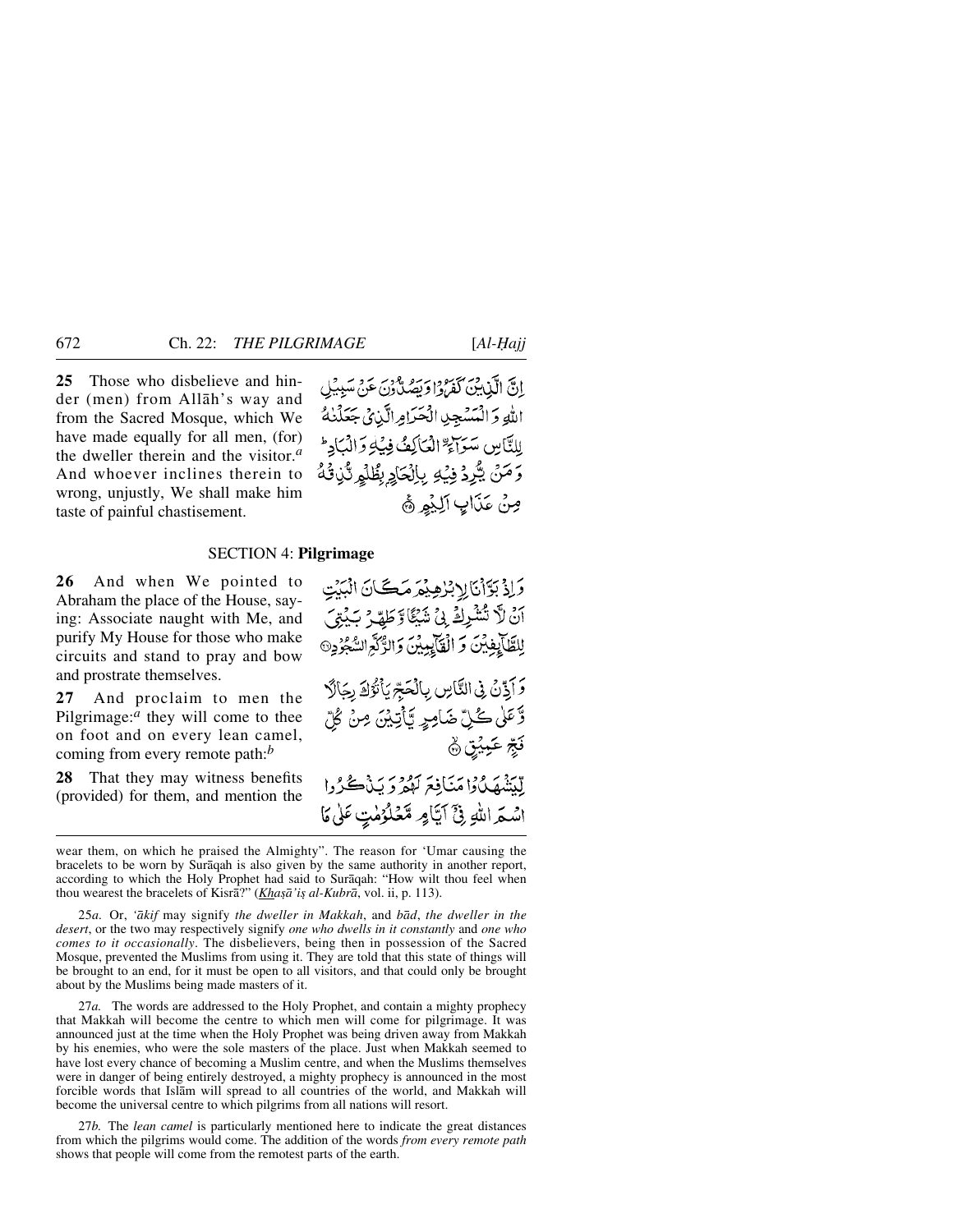name of Allåh on appointed days over what He has given them of the cattle quadrupeds; then eat of them and feed the distressed one, the needy.*<sup>a</sup>*

**29** Then let them accomplish their needful acts of cleansing, and let them fulfil their vows and go round the Ancient House.*<sup>a</sup>*

**30** That (shall be so). And whoever respects the sacred ordinances of Allåh, it is good for him with his Lord. And the cattle are made lawful for you, except that which is recited to you, so shun the filth of the idols and shun false words,

**31** Being upright for Allåh, not associating aught with Him. And whoever associates (aught) with Allåh, it is as if he had fallen from on high, then the birds had snatched him away, or the wind had carried him off to a distant place.

**32** That (shall be so). And whoever respects the ordinances of Allåh, this is surely from the piety of hearts.

**33** Therein are benefits for you for a term appointed, then their place of sacrifice is the Ancient House.

رَّنْ قَهُمُّ قِنْ بَهِيْمَةِ الْأَنْعَامِ ۚ نَكُلُوْا مِنْهَا وَ آَطْعِمُوا الْيَأْيِسَ الْفَقِيشِ @

نَّكُمْ لَيُقْضُوْا نَفْتُهُمْ دَلِيُوْفُوْا بُرُوْرُوْ و 5لْيَطَّوَّفُوْ إِبِالْبَيْتِ الْعَتِيْنِ @

ذٰلِكَ ٰوَ مَنْ يُعَظِّمُ حُرُمٰتِ اللَّهِ فَهُوَ حَيْرٌ لَّهُ عِنْدَ رَبِّهٖ ۚ وَ أَحِلَّتْ لَكُمْ الْأَنْعَامُ اِللَّهَ مَا يُتْلَى عَلَيْكُمْ فَاجْتَنِبُوا الرِّجْسَ مِنَ الْآدَثَانِ وَاجْتَنِبُوْا قَوْلَ الزُّوْرُ

ورسر له يَ مَرِ مِنْ مِنْ بِهِ بِهِ وَمَنْ يَّشْرِكَ بِأَلَّهِ فَكَأَنَّمَا خَزَّ مِنَ السَّمَاءِ فَتَخْطَفُهُ الطَّيْرُ أَوْ تَهْرِيُ بِهِ الرِّيْحُ ُ فِيْ مَڪَأَيْنِ سَجِيْتِنِ ۞

ذٰلِكَ ۚ وَ مَنۡ يُّعَظِّمُ شَعَآ بِدَاللَّهِ فَإِنَّهَا مِنْ تَفْرَى الْقُلُوْبِ ۞ لِكُمْ فِيْهَامَنَافِعُ إِلَىٰ آجَلِ مُّسَتَّى تُكْرَ مَحِلَّهُآ إِلَى الْبَيْتِ الْعَتِيْقِ ﴾

#### SECTION 5: **Sacrifices**

**34** And for every nation We appointed acts of devotion that they وَلِكُلِّ أُمَّةٍ جَعَلْنَا مَنْسَكًا لِّيَذَكُرُوا

<sup>28</sup>*a.* The subject of sacrifice is one that is specially related to the pilgrimage, because every pilgrim must sacrifice an animal. Thus it is the lesson of *sacrifice* that is taught in pilgrimage. It may be added that the act of the pilgrim finds an echo throughout the Muslim world, for every Muslim who can afford is required to sacrifice an animal on this occasion, and this subject is discussed in the next section.

<sup>29</sup>*a.* The mention of the Ka'bah as the Ancient House, here and in v. 33, shows that it is so old that it came to be known throughout Arabia by that name, thus pointing to its very remote antiquity; see 2:125*a*.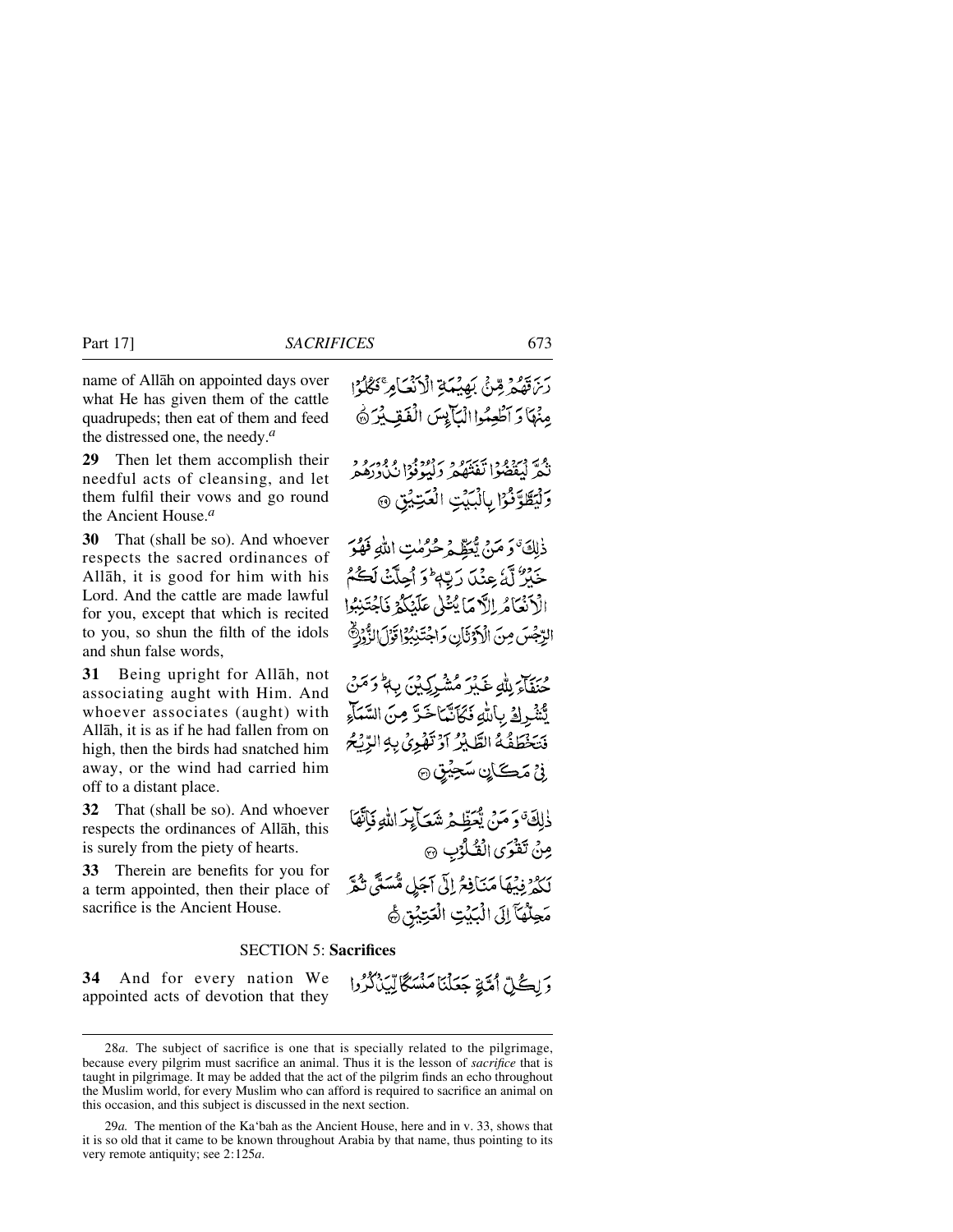might mention the name of Allåh on what He has given them of the cattle quadrupeds. So your God is One God, therefore to Him should you submit. And give good news to the humble,*<sup>a</sup>*

**35** Whose hearts tremble when Allåh is mentioned, and who are patient in their afflictions, and who keep up prayer, and spend of what We have given them.*<sup>a</sup>*

**36** And the camels, We have made them of the signs appointed by Allåh for you  $^a$  — for you therein is much good. So mention the name of Allåh on them standing in a row. Then when they fall down on their sides, eat of them and feed the contented one and the beggar.*<sup>b</sup>* Thus have We made them subservient to you that you may be grateful.

اسْبَر اللّٰہِ عَلٰی مَا رَسِّرَةُ مُرِثِّنٌ بَھِیۡبَـٰتِهِ الْأَنْعَامِ بَالْهُكُمْ لِلْهُ وَّاحِدٌ فَى لَمَّةَ آسُلِمُوْاِلِّوَ بَشِّرِ الْمُخْبِتِيْنَ ﴾ الَّيْنِ بَيْنَ إِذَا ذَٰكِيرَ اللَّهُ وَجِلَتْ قُلُوْبِهُمْ وَ الصّٰبِرِيْنَ عَلَىٰ مَآ أَصَابَهُمْ وَالْمُقِيِّمِي الصَّلْوَةِ وَمِمَّا رَزَقْنَهُمْ يُنْفِقُوْنَ ۞ دَ الْمَدْنَ جَعَلْنِهَا لَكُهْ مِّينَ شَعَايِرِاللَّهِ لَكُمْ فِيهَاجَيْنٌ ثَافَادُكُوواامْيِجْ اللَّهِ عَلَيْهَا صَوَاتٌ عَجَادَا دَجَدَتْ جُنُوْ فَكَّلُّوْامِنْهَا وَأَطْعِيُواالْقَانِعَ دَانِعَةٍ يَسْتَرَ كَنْ لِكَ سَخَّرْنَهَا لَكُمْ نَعَلَّكُمْ نَشْكُرُونَ ۞

35*a.* It is by the mention of Allåh's name that an animal is sacrificed, and the meaning underlying it is that their own hearts should *tremble* at the mention of that name. Thus they should bear in mind, when sacrificing an animal over which they hold control, how much more necessary it is that they should lay down their lives in the way of Allåh, Who holds control over all. Hence a verse speaking of sacrifices is immediately followed by one which requires the exercise of great patience and endurance under hard trials by the faithful. The sacrifice of an animal is thus a reminder to man that he must be ready to sacrifice his own life in the cause of Truth.

36*a.* The meaning conveyed here is the same as that in the previous verse. The camels which are brought for sacrifice to Makkah by the pilgrims are here stated to be only outward signs of the true religion of Allåh, that religion being no other than the religion of entire submission and of laying down all one has, even one's life, in the way of Allåh.

36*b.* The flesh of the animals sacrificed is not to be wasted, but it should serve as food for the poor and the needy. The burying of the flesh of the numerous sacrifices at Makkah on the occasion of the pilgrimage is not in accordance with any injunction of the Holy Qur'ån or any saying of the Holy Prophet. It can be turned to good use.

<sup>34</sup>*a.* The principle of sacrifice is one which is accepted in one form or another by all nations of the world; but it has a deeper meaning in Islåm. The outward act is still there, as of old, but it no more conveys the meaning attached to it in ancient religions, viz., that of appeasing an offended Deity, or that of serving as an atonement for sins. It signifies the sacrifice of the sacrificer himself, and becomes thus an outward symbol of his readiness to lay down his life, if required, and to sacrifice all his interests and desires in the cause of Truth. Hence it is that words introducing the subject of sacrifice are immediately followed by an injunction to submit oneself entirely to Allåh, Who is the *one God*, i.e., the only Being Who deserves to be made the true object of one's love.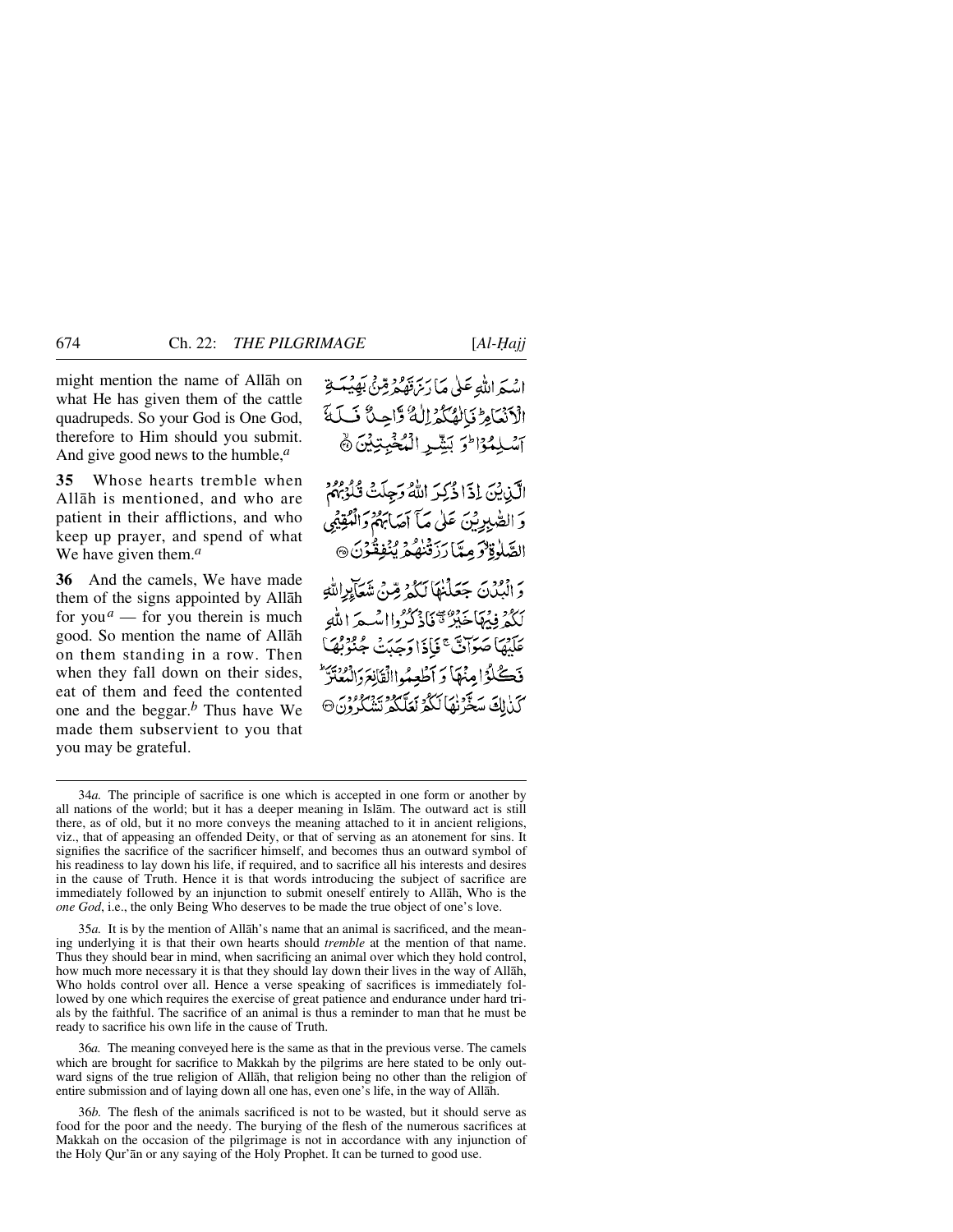**37** Not their flesh, nor their blood, reaches Allåh, but to Him is acceptable observance of duty on your part.*<sup>a</sup>* Thus has He made them subservient to you, that you may magnify Allåh for guiding you aright. And give good news to those who do good (to others).

**38** Surely Allåh defends those who believe. Surely Allåh loves not anyone who is unfaithful, ungrateful.*<sup>a</sup>*

لَنْ تَنَالَ اللَّهَ لَكُوْمُهَا وَلَا دِمَاؤُهَا وَلَٰكِنۡ يَّنَالُهُ التَّفْرٰى مِنۡكُمۡ ِ كَٰٓنَٰ لِكَ سَخَّرَهَا لَكُمُّ لِتُكَبِّرُوا اللَّهَ عَلَى مَا هَلْالِكُمْرَ لِمَ بَشِّرِ الْمُكْسِنِيْنَ @

اِنَّ اللَّهَ يُكْفِعُ عَنِ الَّذِيْنَ امْنُوْاْ إِنَّ اللَّهَ لَا يُحِبُّ كُلَّ خَزَّانٍ كَفْرُيٍّ هَ

#### SECTION 6: **Believers permitted to Fight**

**39** Permission (to fight) is given to those on whom war is made, because they are oppressed. And surely Allåh is Able to assist them*a*—

**40** Those who are driven from their homes without a just cause except that they say: Our Lord is Allåh. And if اَدْنَ لِلَّذِيْنَ يُقْتَلُوْنَ بِأَنَّهُمْ ظُلِمُوْاْ وَإِنَّ اللَّهَ عَلَى نَصْرِهِهِ لَقَلِيدٌ فَهَ الَّذِينَ ٱخْرِجُوْاصِنْ دِيَارِهِمْ بِغَيْرِ حَقِّ إِلَّا َأَنْ يَقْوَلُوْا سَ تَبْنَا اللَّهُ لَوَ لَيْهِ

38*a.* With this verse, which brings this section to a close, is introduced a new subject, the subject of fighting in the way of Allåh, which is dealt with at length in the following section. This sheds light upon the connection which exists between the two subjects. After dealing with the subject of sacrifice theoretically, the Muslim has in fact been prepared to bring into practice the theory of the sacrifice. Hence he is told that the time is near when he will be required to lay down his very life in the defence of Truth, which the opponents were striving to exterminate. Therefore, the subject of fighting in the cause of Truth is a fitting sequel to the subject of sacrifice, as casting further light upon the inner meaning of sacrifice, and also requiring that doctrine to be carried into practice.

39*a.* According to authentic reports, this is the earliest permission given to the Muslims to fight. There is nothing to show that this verse was not revealed at Makkah. On the other hand, it was owing to this revelation that in the well-known oath of allegiance taken at 'Aqabah, the Holy Prophet required a promise from the Madinah deputation that they would defend him against his enemies even as they would defend their own children. The words in which the permission is granted show clearly that war was first made on the Muslims by their opponents; and secondly, that the Muslims had already suffered great oppression at the hands of their persecutors. The words of the next verse, *those who are driven from their homes*, may refer to the emigration to Abyssinia, or to the exodus to Madinah, which commenced soon after the 'Aqabah allegiance was sworn.

<sup>37</sup>*a.* This verse settles conclusively that it is not the outward act of sacrifice, which is acceptable, but the deep meaning of *sacrifice* which underlies it. It should also be borne in mind that the idea of atonement is quite foreign to Islamic sacrifice. It is the righteous whom Islåm requires to sacrifice, and this is hinted at in the words, *to Him is acceptable observance of duty on your part*.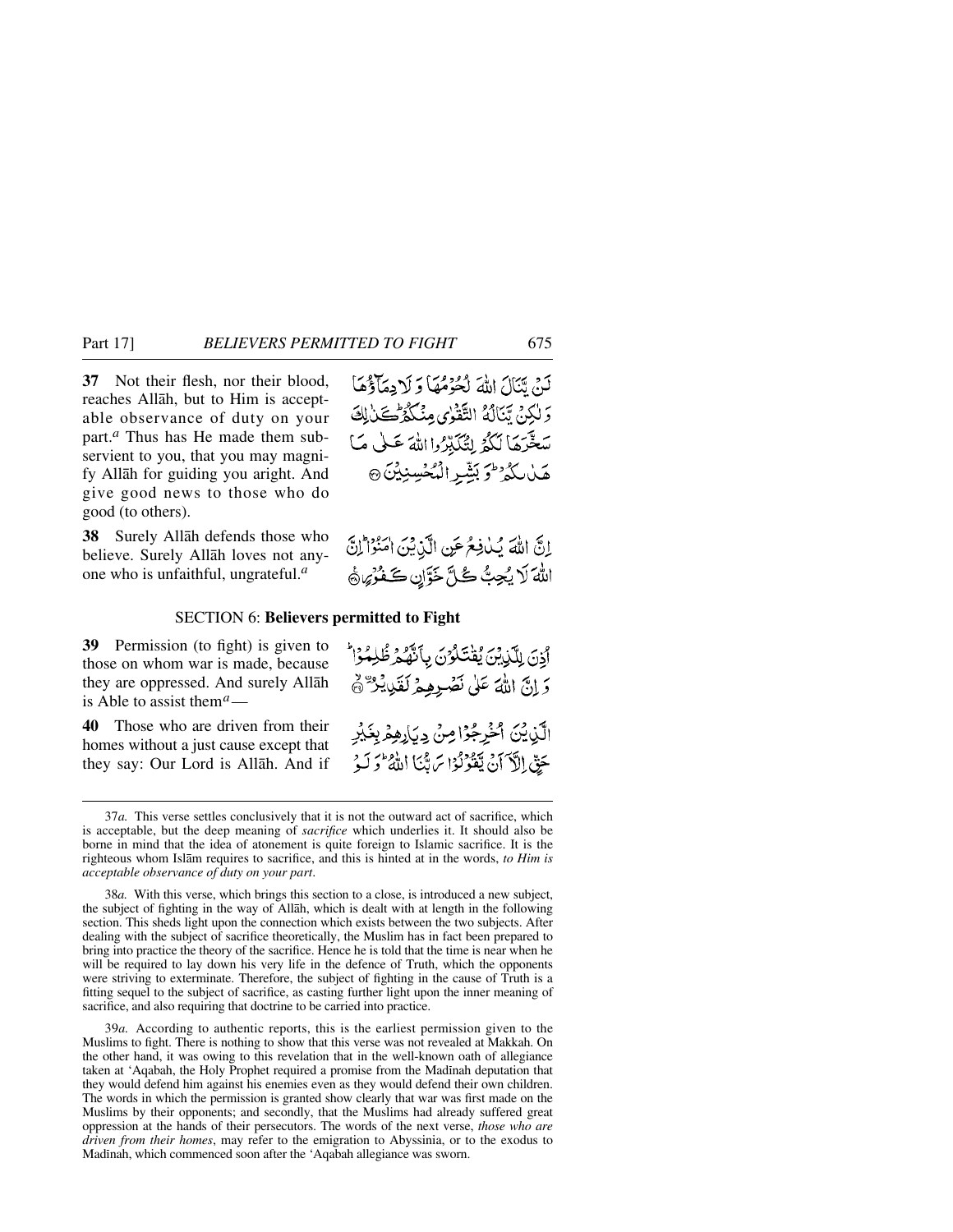Allåh did not repel some people by others, cloisters, and churches, and synagogues, and mosques in which Allåh's name is much remembered, would have been pulled down. And surely Allåh will help him who helps Him. Surely Allåh is Strong, Mighty.*<sup>a</sup>*

**41** Those who, if We establish them in the land, will keep up prayer and pay the poor-rate and enjoin good and forbid evil. And Allåh's is the end of affairs.

**42** And if they reject thee, already before them did the people of Noah and 'Åd and Tham∂d reject (prophets),

**43** And the people of Abraham and the people of Lot,

**44** And the dwellers of Midian. And Moses (too) was rejected. But I gave respite to the disbelievers, then I seized them; so how (severe) was My disapproval!

**45** How many a town We destroyed while it was iniquitous, so it is fallen down upon its roofs; and (how many) a deserted well and palace raised high!

**46** Have they not travelled in the land so that they should have hearts with which to understand, or ears with which to hear? For surely it is not the

لَادَفْعُ اللَّهِ النَّاسَ بَعْضَهُمْ بِبَعْضٍ لَّهُنِّ مَتَّ صَوَامِعُ وَ بِيَعُ ۚ وَ صَلَوْكٌ وَّ مَسْجِدٌ بَكَّنْ كِرْفِيْهَا اسْمُ اللَّهِكَنِيْرًا وَكَيْنَصُونَ اللَّهُ صَنْ يَّنْصُرُهُ ۚ إِنَّ اللهَ لَقَوِيٌّ عَـزِيْهِ ۗ آلَيْنِيْنَ إِنْ قَكَ تَّهْدُ فِي الْأَمْرَضِ أقياهُما الصَّلْوةَ دَ اٰتَهُا الزَّكْيَةَ وَأَصَرْوْا بِالْمُعْرُوُفِ وَنَهَدْاعَينِ الْمُنْكَبِرِ ۚ دَ بِلَّٰلَٰهِ حَأَقِيَةُ الْأَهُمُوْسِ ۞ كَرَّانَ يُّكِّكِنَّابُوْكَ نَقِيْنَ كَنَّابَتْ قَبْلُهُمْ قَرْهُ نُزْجٍ وَّعَادُ وَ شَهْرُدُ ۞ دَ قَوْمُ إِبْرٰهِ يُعَرِّ وَ قَوْمُهُ لَّزُطٍ ۞ وَّ أَصْعُبُ مَدْيَنَ وَكُے بِّابَ مُؤْمِنِي فَأَمْلَيْتُ لِلْكَٰفِرِيْنَ شُمَّ آخَذُتُهُ وَمَّ نَكَنْفَ كَانَ نَكِيْرِ ۞ فَكَأَيْتِنْ قِينْ قَدْيَةٍ أَهْلَكْنَٰكَا دَهِيَ ظَالِمَةٌ فَهِيَ خَاوِيَةٌ عَلَىٰ عُرُوْشِهَا وَبِئْرِ مُّعَطَّلَةٍ وَّ قَصْرٍ مَّشِيْكِ ۞ آفيكفر يَسِيْرُوْا فِي الْأَحْرَضِ فَتَكْوُنَ لَهُمُ تُكُوُبُ يَعْقِلُونَ بِهَآ آدُ اٰذَانُّ يَّسْمَعُوْنَ بِهَا ۚ يَأْتَّهَالَا تَعْمَى الْأَبْصَادُ

<sup>40</sup>*a.* The religious freedom which was established by Islåm thirteen hundred years ago has not yet been surpassed by the most civilized and tolerant of nations. It deserves to be noted that the lives of Muslims are to be sacrificed not only to stop their own persecution by their opponents and to save their own mosques, but to save churches, synagogues and cloisters as well — in fact, to establish perfect religious freedom. The mosques, though they are the places where the name of Allåh is remembered most of all, come in for their share of protection even after the churches and the synagogues. Early Muslims closely followed these directions, and every commander of an army had express orders to respect all houses of worship, and even the cloisters of monks, along with their inmates.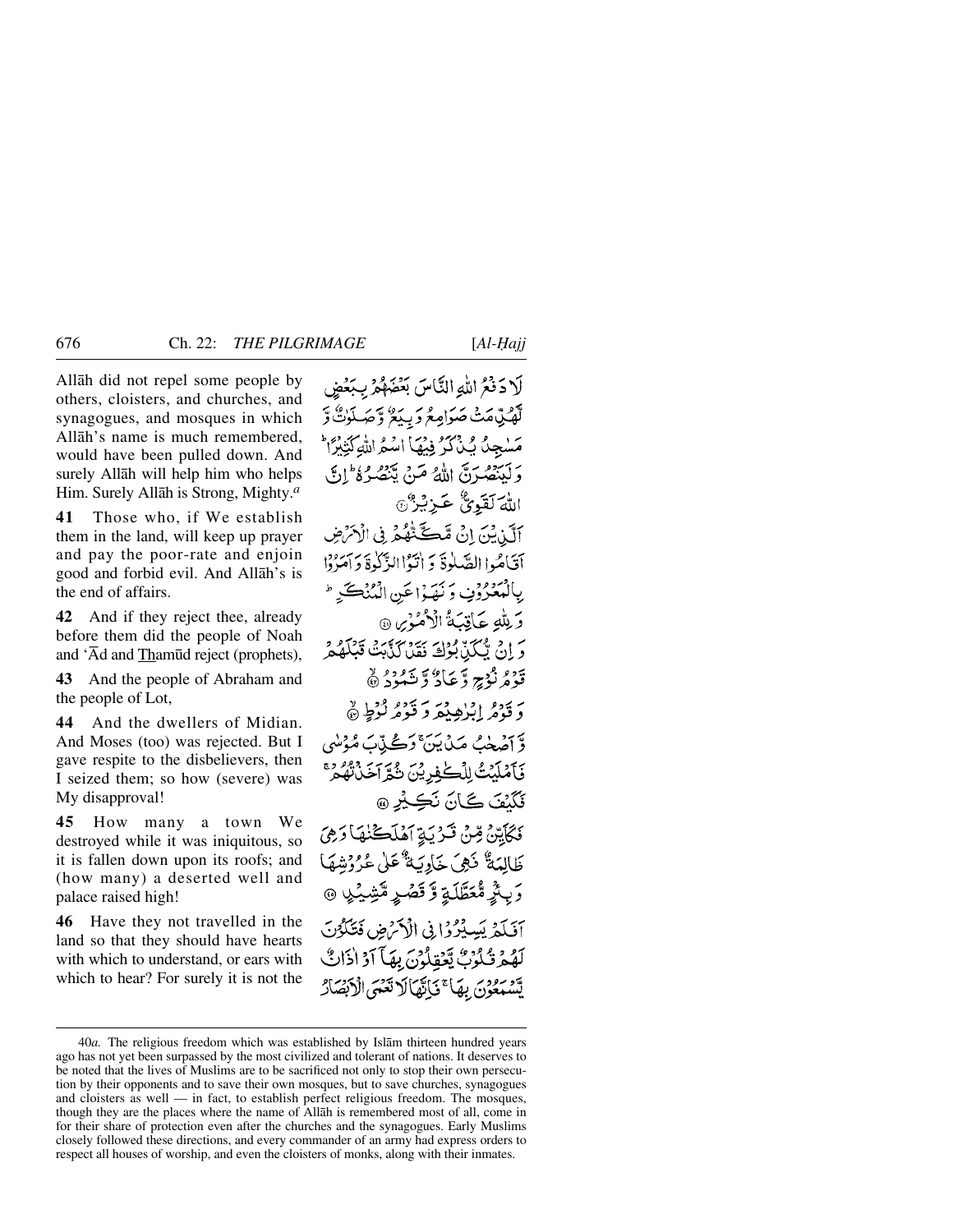eyes that are blind, but blind are the hearts which are in the breasts.*<sup>a</sup>*

**47** And they ask thee to hasten on the chastisement, and Allåh by no means fails in His promise. And surely a day with thy Lord is as a thousand years of what you reckon.*<sup>a</sup>*

**48** And how many a town to which I gave respite while it was unjust, then I seized it! And to Me is the return.

وَ لِكُنْ تَعْنَى الْقُلُوْبُ الَّتِيْ فِي الصُّدُودِ۞

ريدين والذاتى بالعكاب وكن يخلف اللهُ وَعِلَاهُ وَإِنَّ يَوْمًا عِنْدَا مَ بِبَكَ كَأَلُّفِ سَنَةٍ مِّيَّاً تَعَـٰلُّ ُرْنَ ۞

وَكَأَيِّنْ مِّنْ قَدْيَةٍ آمْلَيْتُ لَهَا دَهِيَ ظَالِمَةٌ تُمَّ آخَذَتْهَا وَإِنَّ الْمَصِيْرُ @

#### SECTION 7: **Opposition to the Prophet**

**49** Say: O people, I am only a plain warner to you.

**50** So those who believe and do good, for them is forgiveness and an honourable sustenance.

**51** And those who strive to oppose Our messages, they are the inmates of the flaming Fire.

**52** And We never sent a messenger or a prophet before thee but when he desired, the devil made a suggestion respecting his desire; but Allåh annuls that which the devil casts, then does Allåh establish His messages. And Allåh is Knowing, Wise*a*—

ثَاثِرِ نَأَنَّهَا النَّامُ ، انَّبَآ أَنَالَڪُمْ تَيْنَ يُرُ مُّبِيِّنَّ ۞ فَالَّذِينَ اٰمَنُوۡا وَعَبِيلُواالصَّبِيحٰتِ بَهُمْ مَّعْفِرَةٌ وَّبِرَدْنٌ ڪَرِيْثُرْ۞ وَ الَّذِينَ سَعَوْا فِيَّ الْبَيْنَا مُعْجِزِيْتَ أُولَّيْكَ آَصُحْبُ الْجَحِيْمِ ۞ دِ مَآأَيْنِ سَلْنَا مِنْ قَبْلِكَ مِنْ رَّسُوْلِي وَّ إِلا نَبِيِّ إِلاَّ إِذَا تَعَنِّي اَلْقَى الشَّيْطُنُ وْتِحْ أَمْنِ يَتِيهِ ۚ فَيَكْنُسَخُ اللَّهُ مَبَا يُكْفِي الشَّنْظِينُ شُيَّةً يُخْبَكُمُ اللَّهُ إِلَيْتِهِ ۚ وَ اللهُ عَلِيْئُرْحَكِيْثُرْ

52*a.* Some careless commentators mention here the false story relating to what the Christian critics call "the Lapse" of the Prophet. The Prophet, they say, on this occasion recognized that the idols worshipped by the Arabs could intercede with God on their behalf. That such a thing never happened is shown in 53:21*a*. This story has been rejected by all sound and reliable commentators. Thus Ibn Kathir says: "Many commentators relate here the story of the *Gharāniq* ... but it is from sources not traceable to any

<sup>46</sup>*a.* It should be noted that the Holy Qur'ån very often speaks of the blind, the deaf and the dead, meaning thereby the spiritually blind, deaf and dead, as it has plainly stated here.

<sup>47</sup>*a.* Those spoken of here are undoubtedly the opponents of Truth who were to come later, and who have been allowed to oppose the advance of Islåm for a thousand years. Compare 20:103*a*, 104*a*. The set-back which Islåm was to receive for a thousand years is again spoken of in 32:5; see 32:5*a*.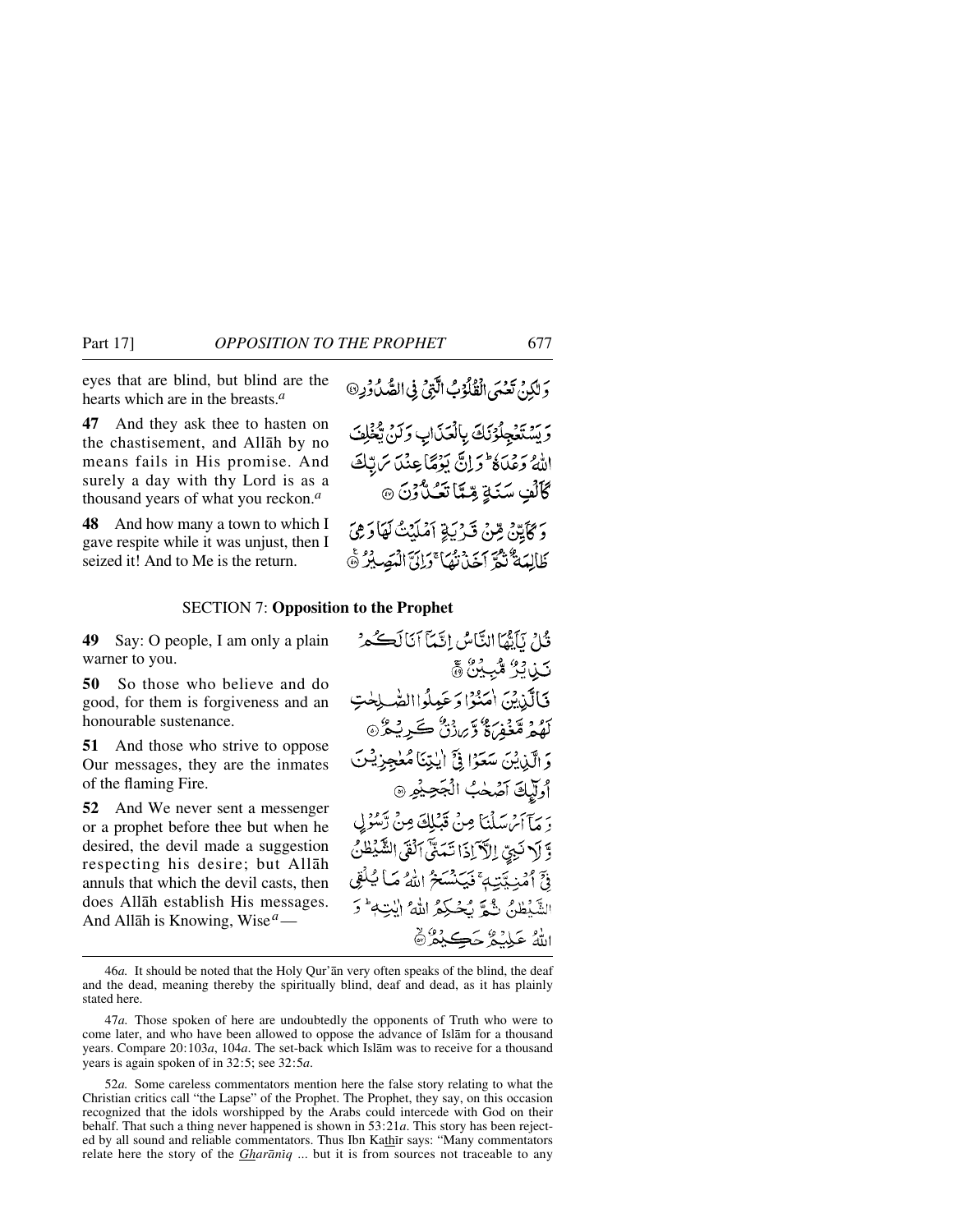ed.*<sup>a</sup>* And surely the wrongdoers are in severe opposition,

**54** And that those who have been given knowledge may know that it is the Truth from thy Lord, so they should believe in it that their hearts may be lowly before Him. And surely Allåh is the Guide of those who believe, into a right path.

**55** And those who disbelieve will not cease to be in doubt concerning it, until the Hour overtakes them suddenly, or there comes to them the chastisement of a destructive day.*<sup>a</sup>*

لِّيَجْعَلَ مَا يُلْقِى الشَّيْطُنُ فِتْنَةً تِّلَّذِيْنَ ِفِيَ ثَلُوۡ بِهِجۡ مَّرَضٌ وَّ الۡقَاسِيَةِ قَالَوۡبُهُمۡرَ وَإِنَّ الطُّلِيِينَ لَفِي شِقَاتٍ بَعِيْدٍ ﴾

وَّلِيَعۡلَمَ الَّذِينَ أَوْتُوْاالْعِيَلَٰمَ آتَ ۖ الْحَقَّ مِنْ تَرَبَّكَ فَيُؤْمِنُوَابِهِ فَتُخْبِتَ لَةُ قُلُوْبُهُ هُمْ وَ إِنَّ اللَّهَ لَهَاْجِهِ الَّيْنِ بَيْنَ امَنْزَا إِلَىٰ صِرَاطٍ مُّسْتَقِيْهِ @

وَلَا يَزَالُ الَّذِينَ كَفَرَوْا فِي مِرْيَةٍ وِّنْهُ حَتَّى تَأْتِيَهُمُّ السَّاعَةُ بَذَّتَةَ ]وُ يَأْتِيَهُمْ عَذَابُ يَوْمٍ عَقِينُهِ @

The words do not, and cannot, mean that when a prophet recites a revelation, the devil introduces his own words into his recitation. It is absurd on the face of it, and the Holy Qur'ån belies it when it says: "He makes His secrets known to none, except a messenger whom He chooses. For surely He makes a guard to go before him and after him, that He may know that they have truly delivered the messages of their Lord" (72:26–28). Moreover, it is absolutely inconceivable that such an important incident as the Prophet's having accepted the intercession of idols should have been mentioned in the Qur'ån eight years after it happened. The 53rd chapter, in which the change is said to have taken place, was revealed before the fifth year of the Prophet's call, while this chapter was revealed on the eve of the Prophet's departure from Makkah. That more than half the Qur'ån should have been revealed during this long period without a single reference to the alleged story, and that it should then have been quite unnecessarily referred to in a chapter where it is quite out of place, is alone sufficient to give the lie to this story.

Now take the words. *Tamannå*, according to all lexicologists, signifies *he desired*, and according to T, *tamanni* signifies *the desire to attain to that which is liked by one*. Now, what every prophet desires is the establishing of the Truth that is revealed to him, and it is with this desire of every prophet that the devil interferes, instigating men, *making suggestions to them*, as stated here, to oppose the Truth. That this is the true meaning is also shown by the context, which deals with the establishing of the Truth and the desire of the opponents of Truth to annihilate it. See the previous verse, which condemns those who fight and contest with the Prophet to render him unable to establish the Truth in the world. And here we are told that the plans of the enemies will be frustrated and Truth will be established in the world.

53*a.* The devil's strivings against the Prophet become a trial for the weak, who are unable to endure the severe persecutions of their enemies.

55*a. 'Aqßm*, applied to a womb, means *barren*; applied to wind, it signifies *such as does not fructify* (LL); hence *al-rß√ al-'aqßm* in 51:41 means a *destructive wind*, and

companion". According to Rz, *commentators who aim at accuracy and truth say that this story is false and a forgery*. Bd makes similar remarks.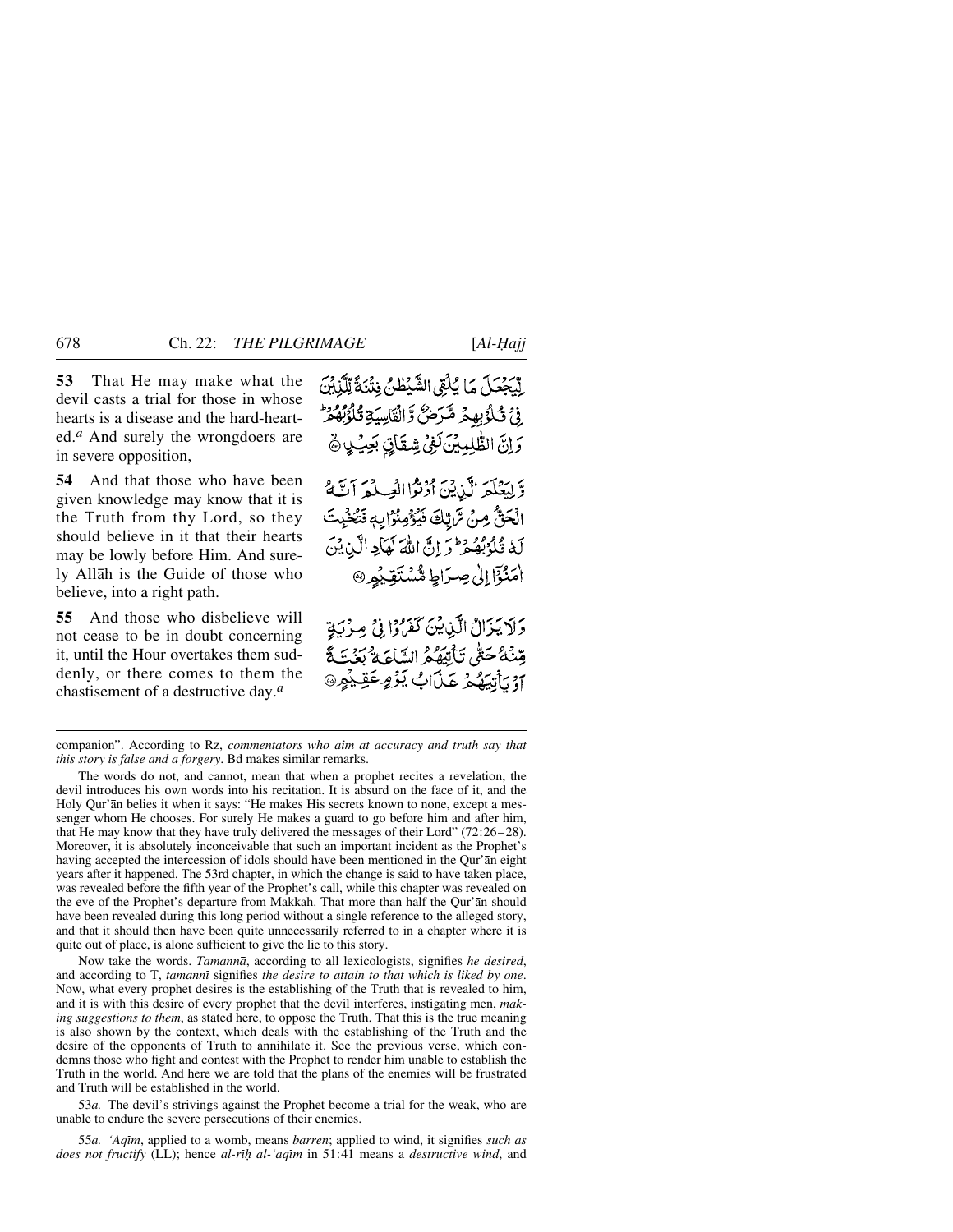**56** The kingdom on that day is Allåh's. He will judge between them. So those who believe and do good will be in Gardens of bliss.

**57** And those who disbelieve and reject Our messages, for them is an abasing chastisement.

آلْمُلْكُ يَوْمَيِ لِاللَّهِ يَحْكُمُ بَيْنَهُمْ \* فَالَّذِينَ اٰمَنُوْا دَعَيِكُوا الصَّٰلِحٰتِ فِي جَنُّتِ النَّعِيْهِ ۞ وَ الَّذِينَ كَفَرُدُاوَ كَذَّبُوْا بِبِالْبِيِّنَا فَأُولَٰٓئِكَ لَهُمۡ عَذَابٌ مُّهِيَّنُ ﴾

#### SECTION 8: **The Faithful shall be Established**

**58** And those who flee in Allåh's way*<sup>a</sup>* and are then slain or die, Allåh will certainly grant them a goodly sustenance. And surely Allåh is the Best of providers.

**59** He will certainly cause them to enter a place which they are pleased with. And surely Allåh is Knowing, Forbearing.

**60** That (is so). And whoever retaliates with the like of that with which he is afflicted and he is oppressed, Allåh will certainly help him. Surely Allåh is Pardoning, Forgiving.*<sup>a</sup>*

**61** That is because Allåh causes the night to enter into the day and causes

وَ الَّذِيْنَ هَاجَرُوْا فِي سَبِيِّلِ اللَّهِ تُمَّ قُتِلُوۡٓآاَوۡ مَاتُوۡالۡلّهِ دُقَنَّهُمُ اللّٰهُ بِنۡءَقَّا حَسَنًا حَرَارَ إِلَيْهِ لَهُوَ خَيْرُ الرُّ زِقِيْنَ ۞ لَّكِنْ خِلَنَّهُمْ مَّكَ خَلَّا يَّرْضَوْنَهُ ۚ وَلِنَّ اللهَ لَعَلِيْمٌ حَلِيْمٌ ۞

ذٰلِكَ ۚ وَمَنۡ عَاتَبَ بِيثَٰلِ مَاعُوۡتِبَ بِهِ تُمَّرِّ بُغِيَ عَلَيْهِ لَيَنْصُرُنَّهُ اللَّهُ إِنَّ اللهَ لَعَفُهٌ غَفْدُسٌ ۞

ذٰلِكَ بِآنَّ اللهَ يُؤْلِجُ الَّيْلَ فِى النَّهَارَ وَيُؤْلِّجُ النَّهَاسَ فِي الَّذِلِ وَ آتِ اللَّهَ

58*a.* The mere occurrence of the word *håjar∂* (they fled) in this verse does not show that it was not revealed at Makkah, for a flight of the faithful to Abyssinia had taken place as early as the fifth year of the Call. Moreover, it should be noted that the Holy Prophet, with Abū Bakr and 'Ali, were the last men to depart from Makkah on the occasion of the second flight. A true and generous leader of men, he waited to see his faithful followers depart before he left, so that their safety might be ensured. There is no doubt that if he had left his followers behind him, they would have encountered a very hard fate at the hands of an exasperated enemy. The reference to some being slain after their fight is clearly prophetical.

60*a.* This verse permits the Muslims, who were long persecuted and oppressed, to punish their persecutors, but at the same time recommends pardon and forgiveness by referring to those two attributes of the Divine Being in the concluding words of the verse.

*yaum 'aqßm* here *a destructive day*, i.e., *a day bringing no good*. This verse, as well as the two following, prophesy the establishment of Truth — for that is the kingdom of Allåh — and the discomfiture of the power of evil.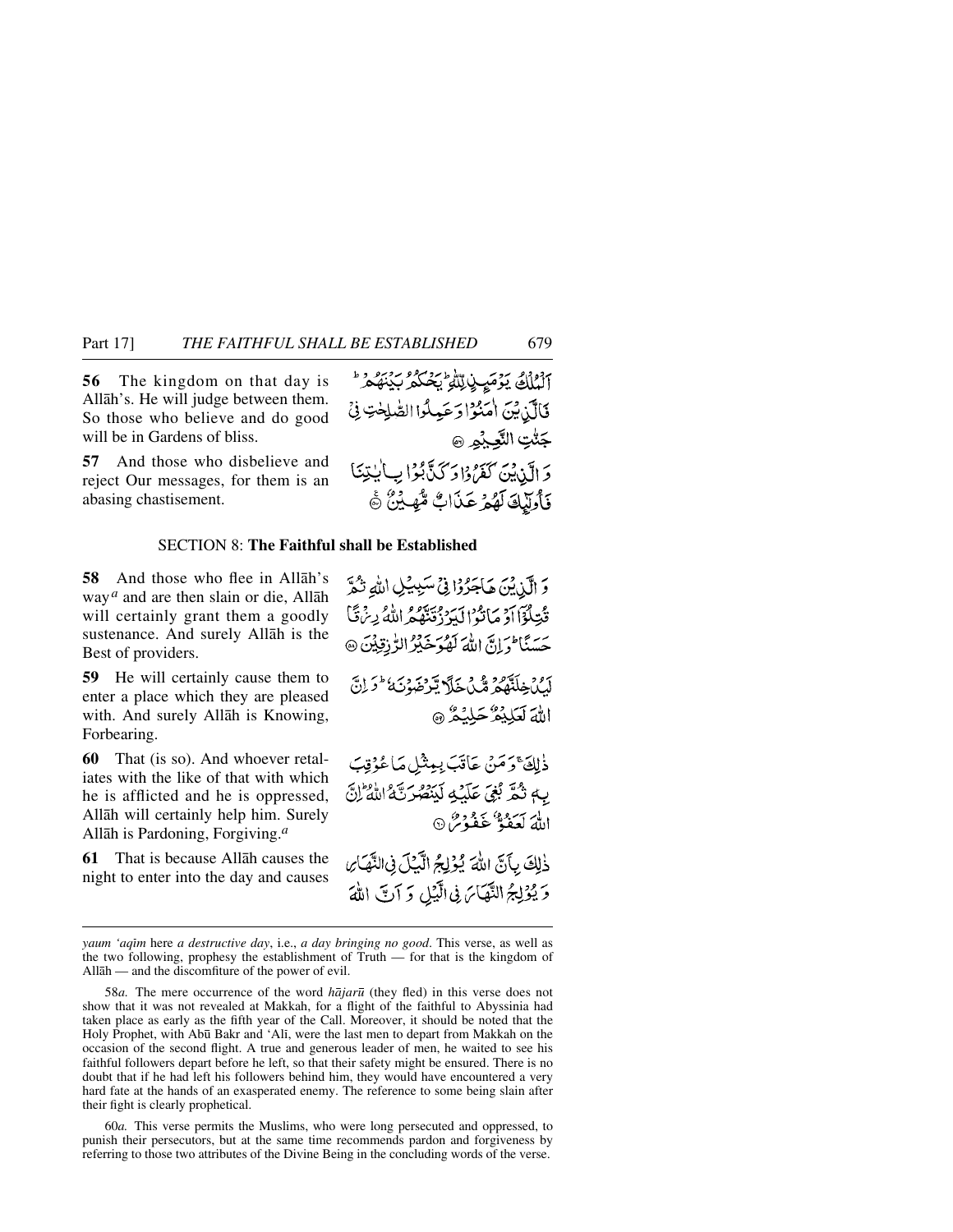the day to enter into the night, and because Allåh is Hearing, Seeing.*<sup>a</sup>*

**62** That is because Allåh is the Truth, and that which they call upon besides Him — that is the falsehood, and because Allåh — He is the High, the Great.

**63** Seest thou not that Allåh sends down water from the cloud, then the earth becomes green? Surely Allåh is Knower of subtilities, Aware.

**64** To Him belongs whatever is in the heavens and whatever is in the earth. And surely Allåh — He is the Self-Sufficient, the Praised.

ذٰلِكَ بِأَنَّ اللَّهَ هُوَ الْحَقَّ وَ آنَّ مَا بَدْءُدَيَ مِنْ دُوْنِهِ هُوَ الْمَأْطِيلُ وَ آنّ اللهَ هُوَ الْعَلِيُّ الْكَيْبِيْرُ، آلَهُ تَيَرَ آنَّ اللَّهَ آنْنَزَلَ مِنَ السَّمَآءِ مَالَجَ نُغَصُّبِهُمُ الْأَمْرَاضُ مُحْضَدّةً كَمَ إِنّ اللهَ لَطِيعٌ خَبِيرٌ ٢ لَةُ مَا فِي السَّمْلُوتِ وَ مَا فِي الْجَمَّ ضِ ط وَإِنَّ اللَّهَ لَهُوَ الْعَيْقُ الْجَدِيْلُ ﴾

#### SECTION 9: **Divine Mercy in dealing with Men**

**65** Seest thou not that Allåh has made subservient to you all that is in the earth, and the ships gliding in the sea by His command? And He withholds the heaven from falling on the earth except with His permission. Surely Allåh is Compassionate, Merciful to men.*<sup>a</sup>*

**66** And He it is Who brings you to life, then He causes you to die, then He will bring you to life. Surely man is ungrateful.

آلَةَ تَيْرَ آنَّ اللَّهَ سَعَّرَ لَڪُمْ مَبَا فِي الْكَرْضِ وَالْقُلْكَ تَجْرِيْ فِي الْبَحْدِ بِبِكَمْدِهِ ۖ وَ يُبْسِيكُ السَّيَأَءَ أَنْ تَتَعَعَ عَلَى الْأَمْرَضِ إِلَّا بِبِإِذْنِيهِ ۖ إِنَّ اللَّهَ بِالنَّاسِ لَرَءُوۡنُ سَّ حِيۡهُمۡنَ وَ هُوَ الَّذِيقَ آَخِيَاكُمْ نَنْهُمْ يُعِيْنُنَكُمْ نَّهُمَّ بِمُحْدِثِكُمْ إِنَّ الْأَنْسَانَ لَڪَفُرُرُّهَ

<sup>61</sup>*a.* Apparently the succession of the day and the night refers here to the turn of fortune hinted at in the previous verse, because an oppressed community could not punish its persecutors unless it gained the mastery over them. The same is indicated in the two attributes of the Divine Being with which the verse is closed. The verses that follow contain hints to the same effect.

<sup>65</sup>*a.* The first part of the verse gives a promise of victory to the Muslims, while the latter part warns the opponents that Allåh withholds the punishment from them for a time, for He is Compassionate and Merciful to men. The withholding of the heaven means the withholding of the punishment, which the opponents were told would come down upon them from heaven.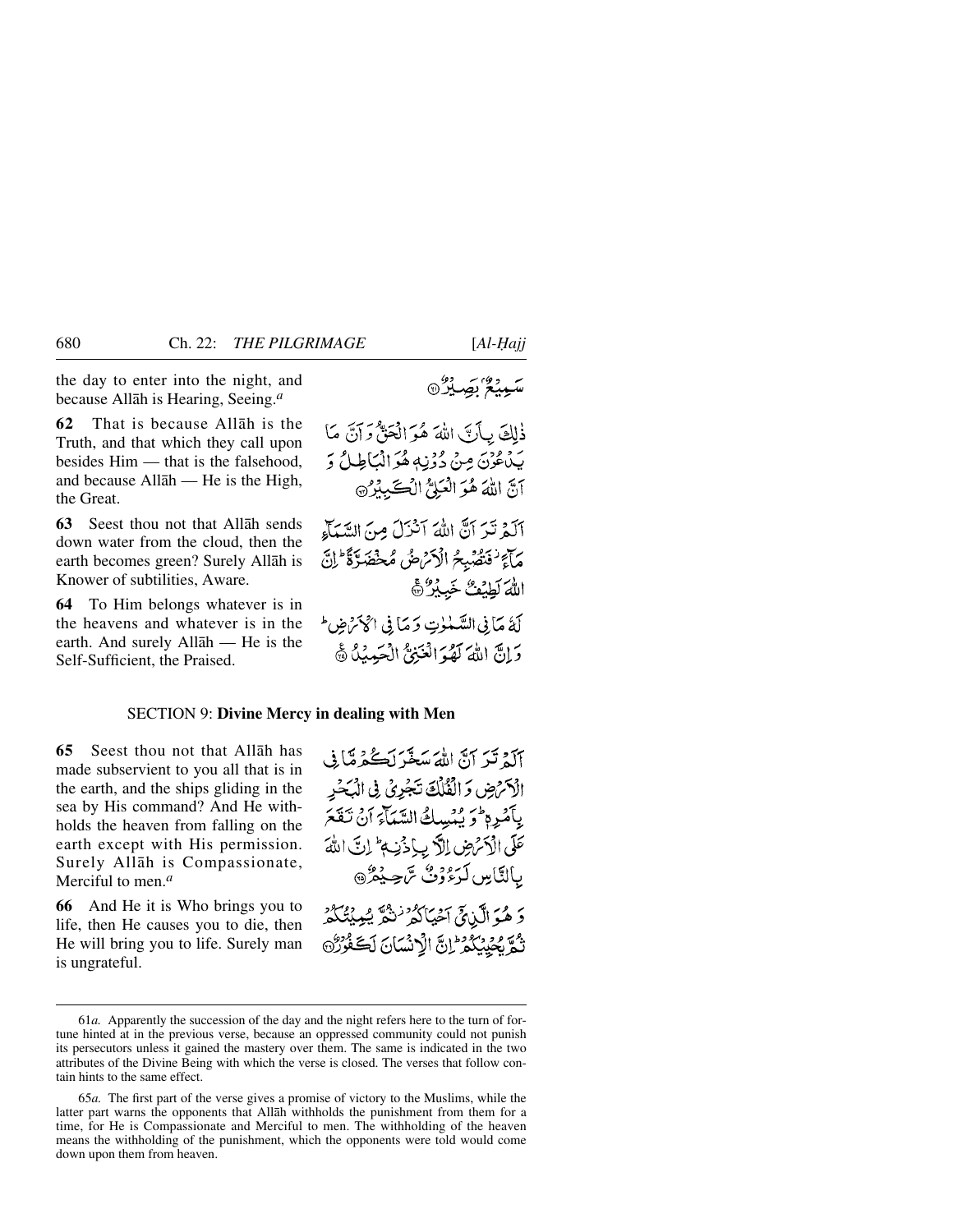**67** To every nation We appointed acts of devotion, which they observe,*<sup>a</sup>* so let them not dispute with thee in the matter, and call to thy Lord. Surely thou art on a right guidance.

**68** And if they contend with thee, say: Allåh best knows what you do.

**69** Allåh will judge between you on the day of Resurrection respecting that in which you differ.

**70** Knowest thou not that Allåh knows what is in the heaven and the earth? Surely this is in a book. That is surely easy to Allåh.

**71** And they serve besides Allåh that for which He has not sent any authority, and of which they have no knowledge. And for the unjust there is no helper.

**72** And when Our clear messages are recited to them, thou wilt notice a denial on the faces of those who disbelieve — they almost attack those who recite to them Our messages. Say: Shall I inform you of what is worse than this? The Fire. Allåh has promised it to those who disbelieve. And evil is the resort.

لِكُلِّ أُمَّةٍ جَعَلْنَا مَنْسَكًا هُمْ نَاسِلُوُّةُ فَلَا يُنَازِعُنَّكَ فِي الْأَصْرِ وَ ادْعُ لِلْي رَبَّكَ إِنَّكَ لَعَلٰىٰ هُكَّ)ى مُّسْتَقِبْهِمِ ۞ وَإِنْ جِبْدَانُوْلَةَ فَقُبْلِ اللَّهُ أَعْبَدَهُ بِيمَا تَعْمَلُوْنَ ۞ الله يحكم بينكو برم الفيكة فيما ڴڹٛؿ۠ۯڣۑؙڮڷڿٛؾۜڸڟؙۯڽؘۨ۞ آلَهُ تَعْلَمُ أَنَّ اللَّهَ يَعْلَمُ مَا فِي السَّمَاءِ وَالْآَتْرِضِ لِنَّ ذٰلِكَ فِي كِتْبِ ۚ إِنَّ ذٰلِكَ عَلَى اللَّهِ يَسِيذُرٌ ۞ وَيَعْبُكُونَ مِنْ دُوْنِ اللَّهِ مَالَهُ يُذَلِّ يِهٖ سُلۡظُنَٗا وَّ مَا لَيۡسَ لَهُمۡ بِهٖ عِلۡمُ ۗ وَ مَا لِلظَّٰلِمِيْنَ مِنْ نَّصِيْرِ ۞ وَ إِذَا تُتْلَى عَلَيْهِمْ إِيْنُنَا بَيِّنْتٍ تَعْرِثُ في وُجُوْدِ الَّذِينَ كَفَرُوا الْمُنْكَرَّ يُكَادُونَ يَسْطُونَ بِالَّذِيْنَ يَتْلُوْنَ عَلَيْهِمُ الْيَتِنَا \* قُلْ آفَأَنَبِتَّغُكُمْ بِشَيِّرٍ مِّنْ ذٰلِكُمْ ۚ التَّائِرُ وَعِيدَهَا اللَّهُ الَّذِينَ كَفَرُوْا وَبِئْسَ الْمَصِيْرُ۞

#### SECTION 10: **Polytheism will be uprooted**

**73** O people, a parable is set forth, so listen to it. Surely those whom you call upon besides Allåh cannot create a fly, though they should all gather for it. And if the fly carry off aught from them, they cannot take it

نَأَنَّهَاَ النَّاسُ ضُرِبَ مَثَلٌ فَاسْتَعَوُا لَهُ ثَلِنَّ الَّذِيْنَ تَدْعُوُنَ مِنْ دُوْنِ اللَّهِ لَنْ يَخْلُقُوْا ذُبَايَاتَاوَّ لَـوِ اجتنبعوا كه مؤران يشكّبهُ واللَّهُ بِابْ شَكَّالاً يَسْتَنْقِدْ وُوُمِنْهُ طَهَعْتَ

<sup>67</sup>*a.* The principle that all people were given spiritual light is reiterated throughout the Holy Qur'ån.